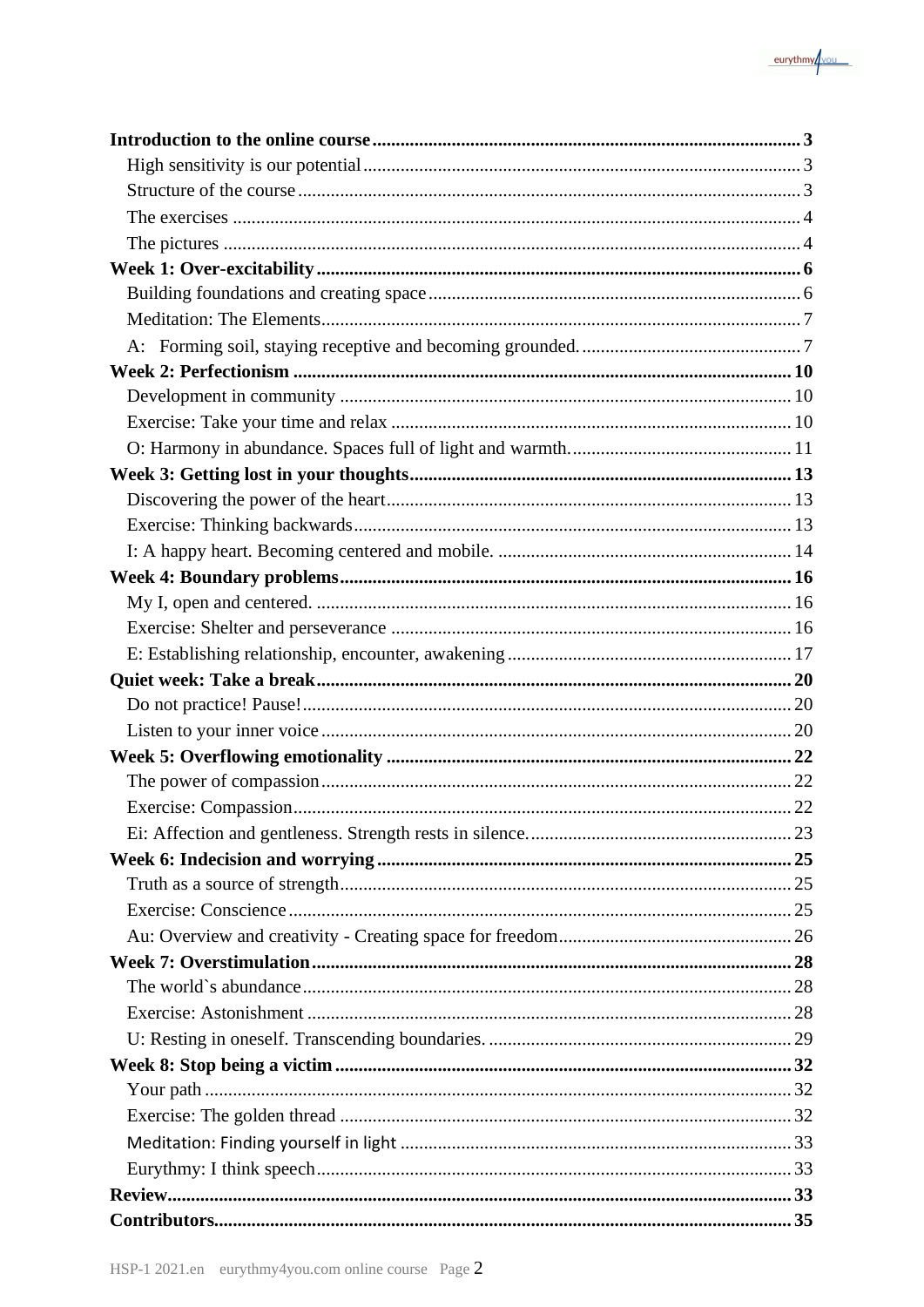# **Introduction to the online course**

# High sensitivity is our potential

The term high sensitivity is ascribed to people who are very sensitive and perceptive. It denotes an increased:

- Sensitivity in the interpersonal sphere
- Heightened sense activity even to the point of clairvoyance
- Sensitivity to electro-smog or substances in the sense of allergens
- The need to experience one's own actions (High Sensation Seekers)

Highly sensitive people are characterized by passion, creativity, thinking in larger contexts, a multi-faceted perception of complex relationships, accuracy, high body awareness, sense of style, empathy, selflessness, humor, a forward-looking consciousness and commitment to their beliefs.



On the other hand, their increased sensitivity and perception may cause stress symptoms that severely restrict daily life. Extensive literature, web links, self-help groups and therapy offers exist.

#### **Renounce your sensitivity for the sake of a simpler life? Do you really want that?** That

would be like wishing to become more unaware so as not to have to face the world's problems. We would rather know how to solve them!

Sensitivity is something worth striving for! But we need:

- The possibility to process the experiences
- Protective mechanisms that reduce the intensity of the impressions, but not the information contained in them.
- Inner spaces in which we can look at our experiences in peace, understand them and then react to them.

When we achieve that, we can say: *High sensitivity is the future. And the highly sensitive are preparing it!* 

# Structure of the course

There are many courses on High Sensitivity that will help you master your daily life, get to know yourself better and take your needs seriously.

The value of our course is the systematic structure of topics that are tailored to the layers of your personality.

Our personality is composed of numerous layers from which our various abilities are nurtured and nourished. These layers are mostly unknown to us; we notice them mainly when inexplicable personal or social disharmonies crop up or when some of these layers do not work together optimally. Bringing our internal resources into harmony again demands a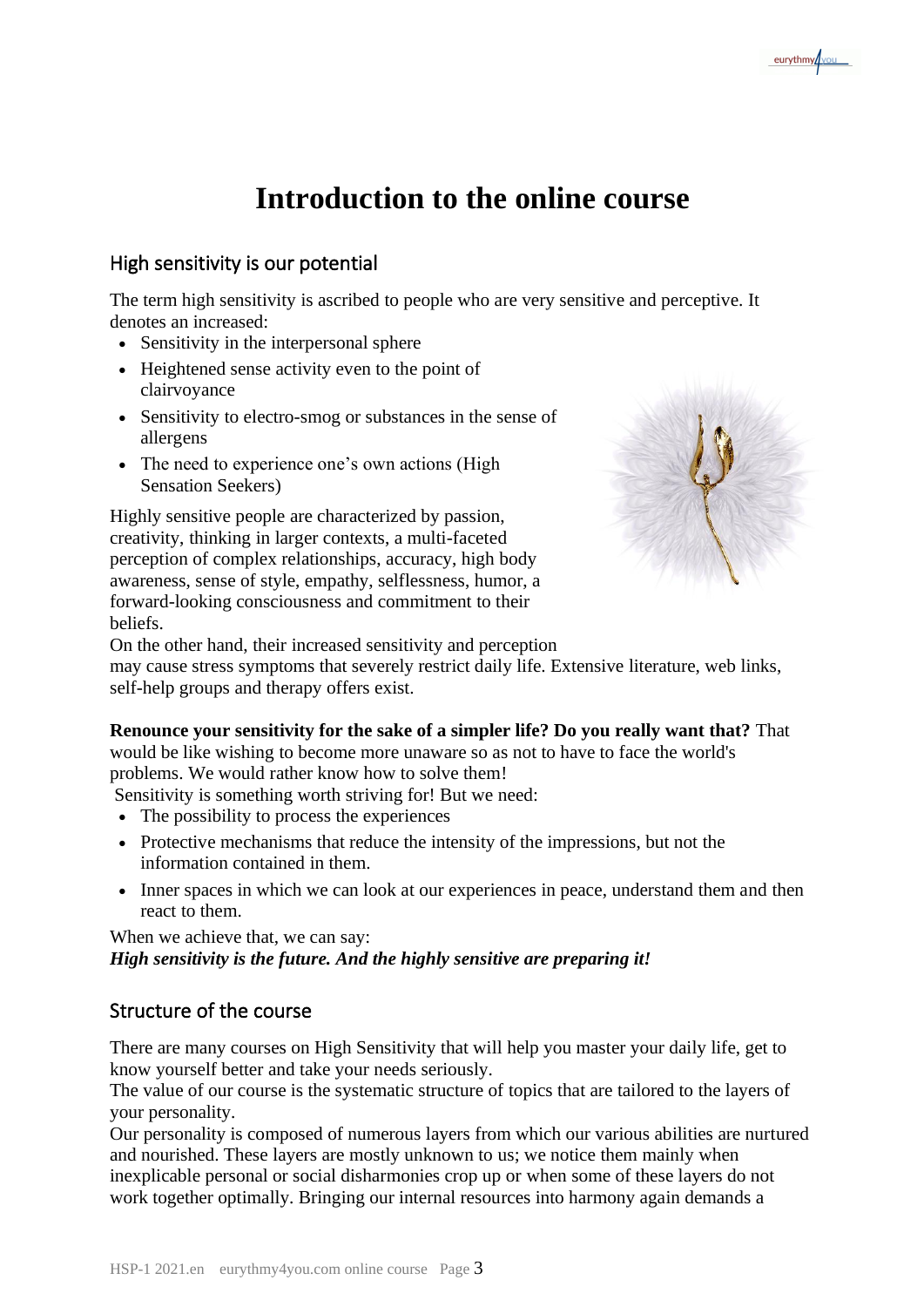conscious effort on our part. If you know what is important, you can achieve this goal with fairly simple exercises.

We have built the course so that it proceeds step by step, successively addressing these different layers. The basis for this is both the eightfold path of the Buddha as taught 3000 years ago, and the Beatitudes of the Sermon on the Mount. These teachings address the structure and the multifaceted connection between mind and body in a similar way-- dividing it into eight or nine basic principles. Rudolf Steiner worked out the similarities between these two paths in the 20th century. The system and content of this course are based on these sources. We recommend that you take the course in the given order, week by week or during longer periods. However,



eurythmy/vou

if you'd rather work thematically and pick the order of topics according to what matters most to you, feel free to do so.

#### The exercises

The daily exercises presented in each module have a reflective, meditative content and are tailored to the topic of the week. Take time after each exercise to sense what aftereffects you perceive in your body and in your general condition. It reinforces the effect of these exercises when you consciously tell yourself, "I did the exercise!", after doing it.

The eurythmy exercises come from the courses "Vowels in Action" and correspond to the topics of the modules. They form the opposite pole to the daily exercises and only unfold their full potential in tandem with these.

With the eurythmy exercises, you make a foundation for your soul, strengthen your bodily perception and promote an inner dialogue. Your nerves become less raw and you gain access to your inner resources. The eurythmy exercises are also effective if you reflect on them during the day and do them in your imagination.

When do you experience that the exercises work best?

- If I do them daily at the same time.
- If I adapt the exercises to the circumstances of the day.
- If I practice them a few times a day.
- If I practice intensively once a day
- If I am not under pressure and/or prefer to do only a part of them.

#### The pictures

#### **Mistletoe pictures**

By observing the wonderful mistletoe images of Maria del Mar and Linus Schürch, you can tune in to the theme of the week. Take some time to perceive yourself, and then read the weekly text, our thoughts, suggestions & questions in peace.

We thank Maria del Mar and Linus Schürch for providing their valuable mistletoe pictures to complement this course. If you would like to invite them to an exhibition or to commission a work, you are welcome to contact them at [mistel-wesen@bluewin.ch](mailto:mistel-wesen@bluewin.ch) .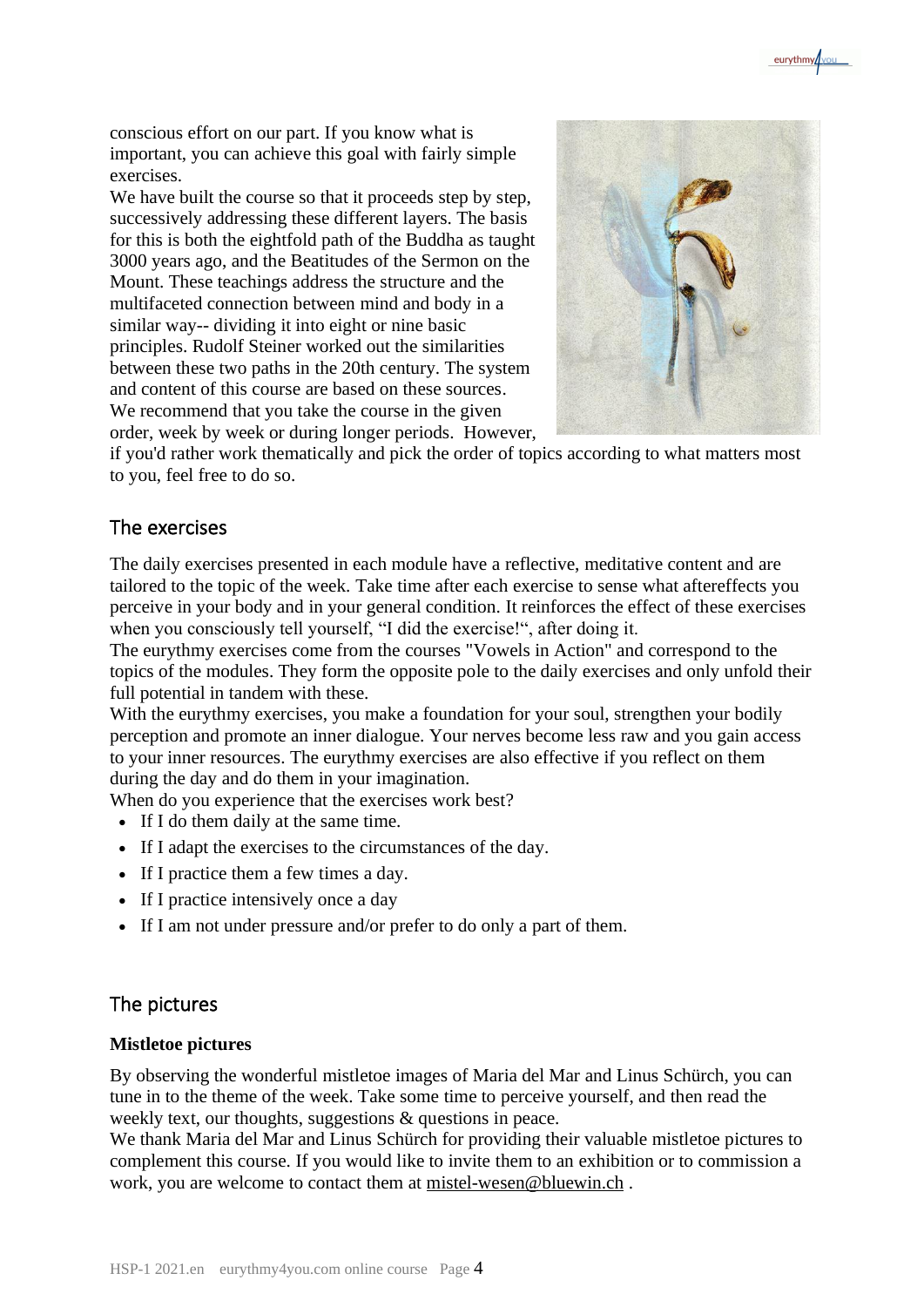#### **Hatched drawings**

Oblique hatching is a blackand-white drawing technique developed in about 1917 by Assja Turgenieff in response to a suggestion by Rudolf Steiner. Using oblique hatching, forms are not created by outlines, but rather by the interplay of light and darkness. Assja Turgenieff describes: "The goal of an art of light



and darkness set by Rudolf Steiner was: to reproduce the light not only in its sensoryperceptible effects, as it illuminates the objects from without, but above all in its translucence, The search for the light that shines from within – the "intense" effect of light as he called it. One way of producing this is by diagonal hatching that separates light and shadow, or better, the light and gravity of the figurative, as formative forces in their own right. In this way the creative world of the secret laws of nature is revealed in the most eminent sense and a new route for the future development of art is opened. " (L. Turgenieff 1947)

*Source: AnthroWiki*

#### **Vesna Zakonjšek**

Vesna Zakonjšek has provided her wonderful drawings to accompany this course. If you would like to invite her to an exhibition or commission a work, you are welcome to contact us at [Eurythmy4you.com](https://www.eurythmy4you.com/)

Vesna Zakonjšek works as a landscape architect at the Kozjansko Regional Park in eastern Slovenia. At the IDRIART FESTIVAL in Bled, 1990, she discovered anthroposophy. Later, on becoming ill, she was helped by anthroposophic medicine and art therapy. This inspired her to start studying art therapy at the Tobias School of Art at East Grinstead, England in 1995. In England, she met Bettina Müller, who encouraged her enthusiasm for black and white oblique hatched drawings, »šrek šrafur«. Through Susanne Reinhold, a music therapist, she met Christine Cologna, who runs the JOA Raphael - artistic-therapeutic-study-center in Thalgau near Salzburg.

Vesna has returned to the beautiful garden of the JOA Raphael every year in July since 2014, to draw the leaves of trees assigned to the planets. At home, Vesna gathers leaves in her garden and in the woods nearby and has also planted a herbarium to provide her with foliage to draw during winter and so create a collection of drawings of the leaves of different trees.

| Venus        | Jupiter  | Mercury  | Mars     | Moon     | Sun      | Saturn   |
|--------------|----------|----------|----------|----------|----------|----------|
| <b>Birch</b> | Maple    | Elm      | Oak      | Cherry   | Ash      | Beech    |
| Module 1     | Module 2 | Module 3 | Module 4 | Module 5 | Module 6 | Module 7 |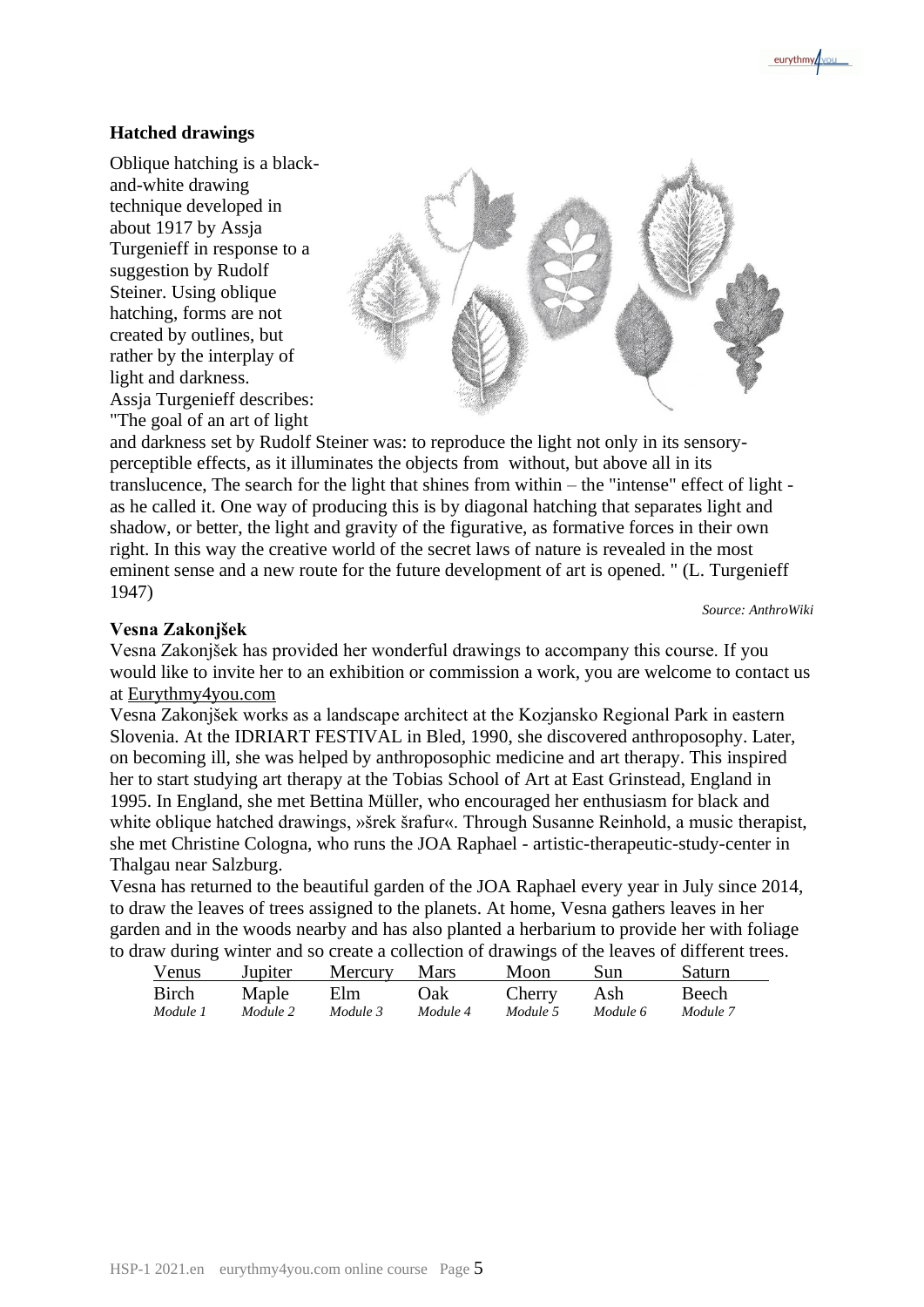

# **Week 1: Over-excitability**

How your pictorial thinking may enrich your daily life and dissolve tensions.

# Building foundations and creating space

Because other people often allow their memories to be shaped in retrospect by their personal circumstances, what you remember often does not match what others remember. If everyone contradicts what you remember, this can shake your confidence in yourself and tear the ground away. When you feel this impossibility, it can help you to be tolerant and still like yourself.

Imagine that the abundance of your inner images and thoughts is like flowers in a large meadow. Inner images are not only an expression of what has been recorded from the outside, but also of inner depth, of inner strength.

In the future we will all train our ability to think in pictures as the basis of our ability of remembering. Everything becomes a great unity, the diversity finds its order. That's what it's about!

Your high ability to remember long past events and your strong visual memory are great strengths. This comes from your ability to think in pictures.

For you everything is permeated with life: the flowers, the sun, the bees, the wind, the scent. Can you feel that others cannot follow you there?

As you can think in a different way than many others, you unconsciously communicate on two different levels. Then you are misunderstood or you appear as a liar and face the choice of either withdrawing or arguing for your truth. But that cannot be solved by discussion. What are you doing then - arguing or withdrawing? Or?...

Can you feel your inner ground, surrender to it and feel how it carries all and brings everything forth? In talking to others can you retain your awareness of your inner grounding that accompanies you and organizes your thoughts? Can you manage to calmly express how your memories and thoughts live in you? That changes the mood in the room and between you and the others. Then it is a pleasure to exchange ideas with you.

On the other hand, traumatic experiences can lead to negative memories becoming present in full force as so-called "flash back memories". This can lead to incomprehension, irritation and attacks.

Make your pictorial thinking and its flexibility available to others! As a result, the others also feel something of the ground on which your thoughts are rooted. When you notice this, it gives you the opportunity to contribute differently and to give yourself free space. This helps the others to understand you and to communicate with you.

**Make your pictorial thinking and its versatility available to others!**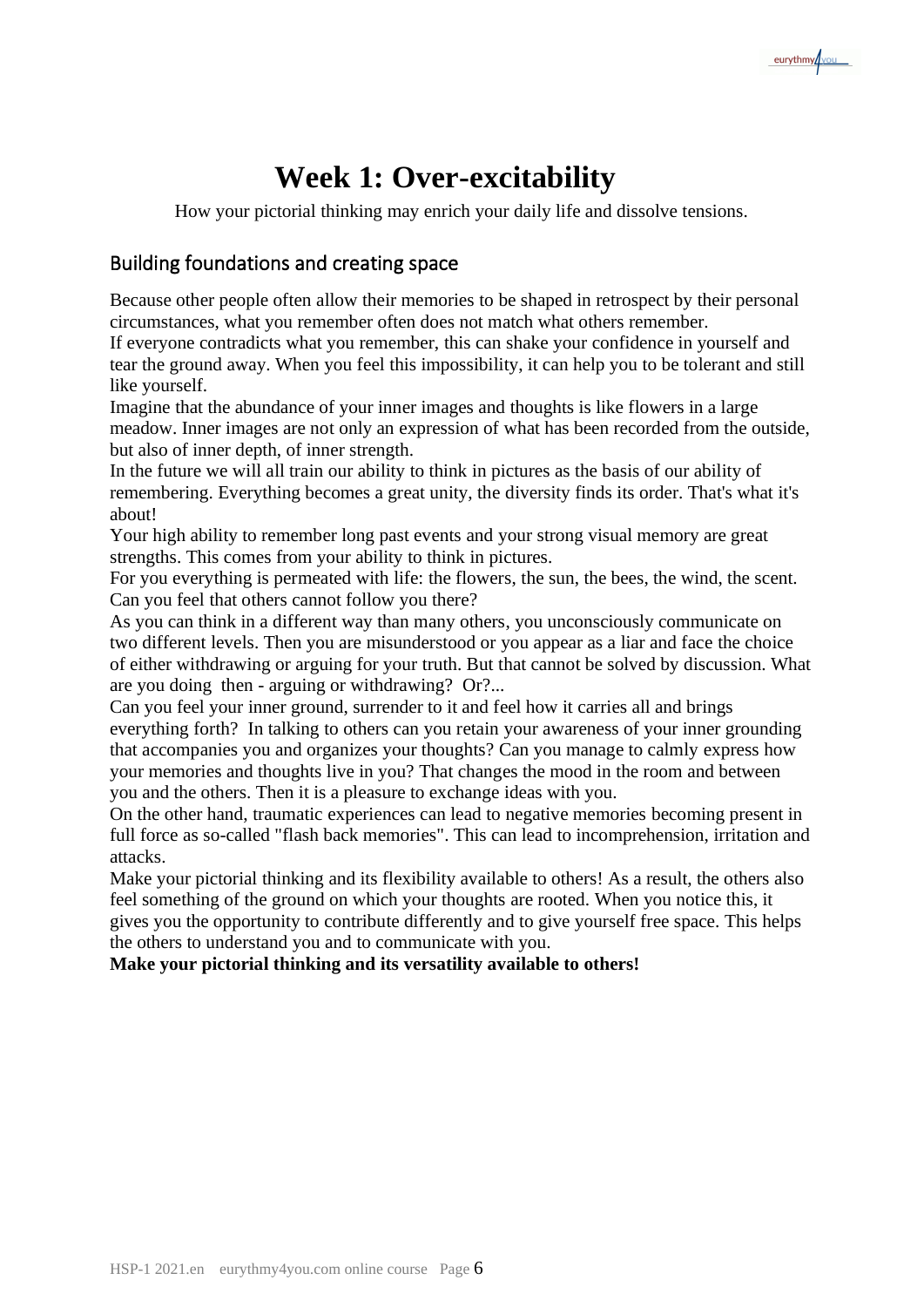# Meditation: The Elements

In this exercise you make contact with the four layers of your body. The inner harmony between the elements becomes richer and stable. With this exercise you build an inner base which helps you to react differently to influences from without.

- Solid, watery and airy qualities are present in stone, plant, animal and in the kingdoms of nature. They also live in you!
- Warmth is something more. It penetrates everything and brings about movement and change. It enables you to live in your body. To penetrate it and to unfold your will in the world.

Sit down and relax. You may lean back or sit without support, keeping your eyes open or closed. Take one to two minutes for each of the following stages. You may do it with or without the audio file of this lesson.

**Earth**: Inwardly go down through your whole body from the head to the feet. Feel how you feel the earth with the soles of your feet. Make contact with the earth.

**Solid**: Just relax. Let the holding against the heaviness release a little. Stay upright anyway. Try to feel the "solid" in you which gives support, form and stability. Feel the chair you are sitting on, your feet on the ground, your upright spine, your arms on your thighs. Can you feel your bones? The gravity that pulls on them? Can you "feel" something like a support inside? **Liquid**: Go over to the sensation of the watery in your body. You can experience it like a fine tingling and pulsing. How do you feel it in your legs, in the body, in the head? Are there any places where there is more, where you feel less? Take time to let what you feel affect you. Air: Now feel how in your organism the watery vibrating is aerated. Feel the breathing movement of the ribcage. Observe the lifting and lowering of the abdomen. Experience the dry streaming in the nose like something nursing you right into your lungs. Do you experience something airy in your legs and arms? In the head? Take time to notice this in peace.

**Warmth**: Do you feel how warmth permeates everything: in the legs, in the feet, in the arms, in the head, in the whole body? Sometimes warmer, sometimes less warm, but everywhere? How do you feel the warmth around your body? Enveloping, balancing, relaxing? Can you imagine how the warmth helps you to turn the body into a home for yourself.

#### **Ending the meditation**

Perceive all four qualities again at the end. The warmth, the air, the watery, the solid. And how they jointly interweave.

Take leave of them slowly, swallow once, move yourself, stretch. Look about the room. Feel yourself sitting on your chair.

Focus your attention on your body again and how you feel now.

*Free interpretation of Rudolf Steiner*

# A: Forming soil, staying receptive and becoming grounded.

With the eurythmic A exercises (A pronounced as in Answer) you learn to remain open, become grounded and create a stable nourishing base for yourself.

# **A2a The right column leads forwards**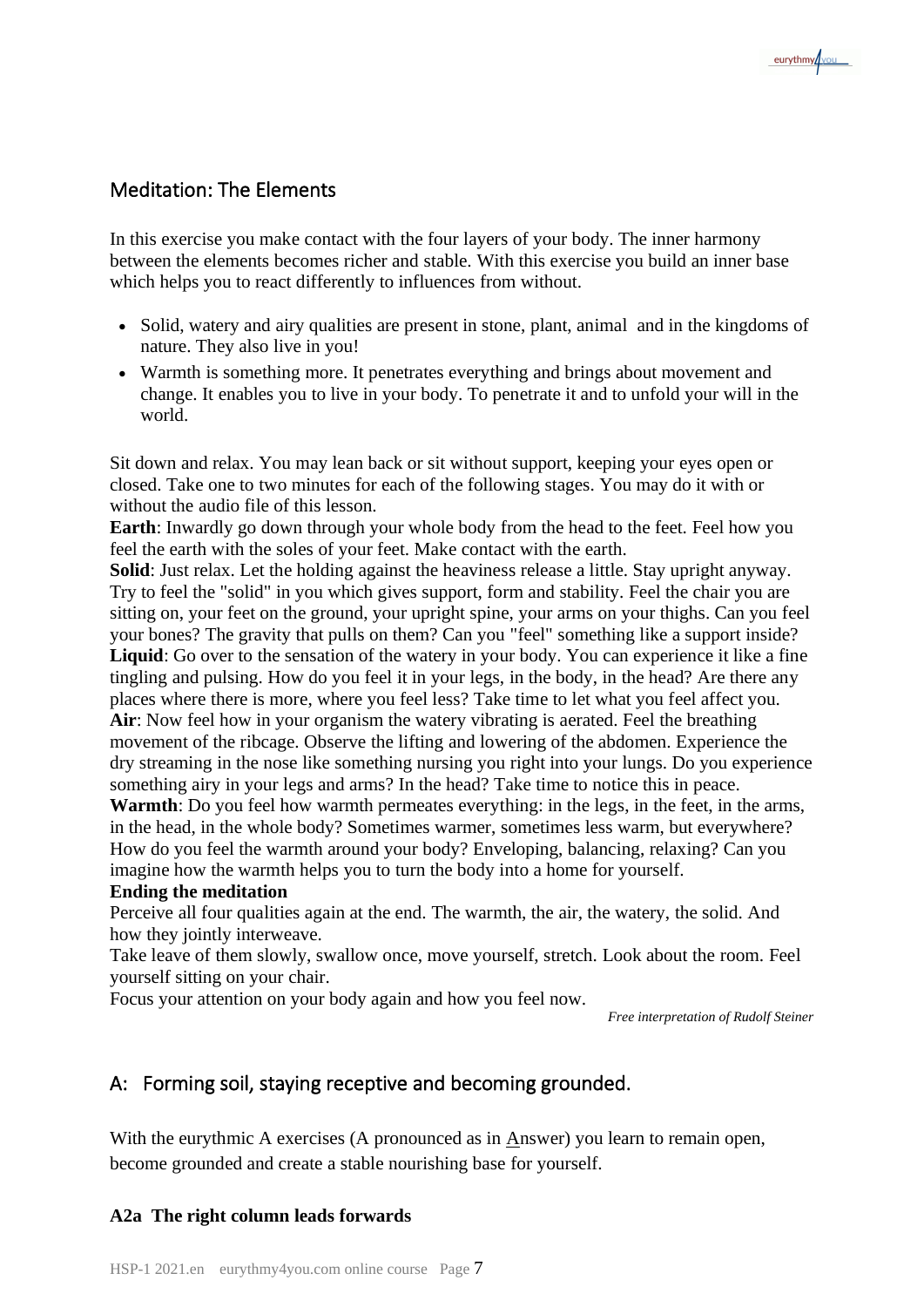Stand upright and perceive your right column. Activate a sensation in your head of walking forward and take your right leg along with it. Come back to the center and repeat the exercise. The head initiates the step.

eurythmy/vou

#### **A2b The left column leads backwards**

Take a step backwards with your left leg and allow the head to follow. Come back to the center and repeat the exercise. The leg takes the head along.

### **B2 A with bent knees**

Perceive your center. Place one foot to the right and the other to the left then stream down into the earth from the center of your heart. Bending the legs forward slightly, anchor your fingertips in the depths. Stretch the legs slowly without losing the anchorage. Experience the energy you gain from there.

#### **C2 A streaming in**

Form the A-gesture and ray through your arms so that you have the impression of reaching the circumference. Try to feel how nourishing forces stream into your body from all sides. Try doing this gesture in different directions.

*Supportive Video*: *The basic gesture of A*

#### **D2 Shoulder blade parachute**

Feel yourself getting bigger and bigger and allow the shoulders to be taken along. Then let the shoulders drop down whilst retaining their size and feel the streaming down from the shoulder blades.

#### **E2 H from above to below**

Send the arms high up again and wait there until you feel an answer coming from above. Take it up and stream down into the earth with this.

#### **F2 H-A below**

Become wide, lift the shoulders, and drop them. In taking up the in-streaming A, take note that the quality of the H is still palpable in A.

#### **G2 A-H - H-A behind and below**

We combine the A-H exercise with the H-A exercise. Take a step forward and repeat.

# **Questions to deepen the Eurythmy exercises**

### **B2 Try to take the following into account when doing the "A with bent knees" exercise:**

• Staying upright when bending the knees helps to connect to the earth with your heart.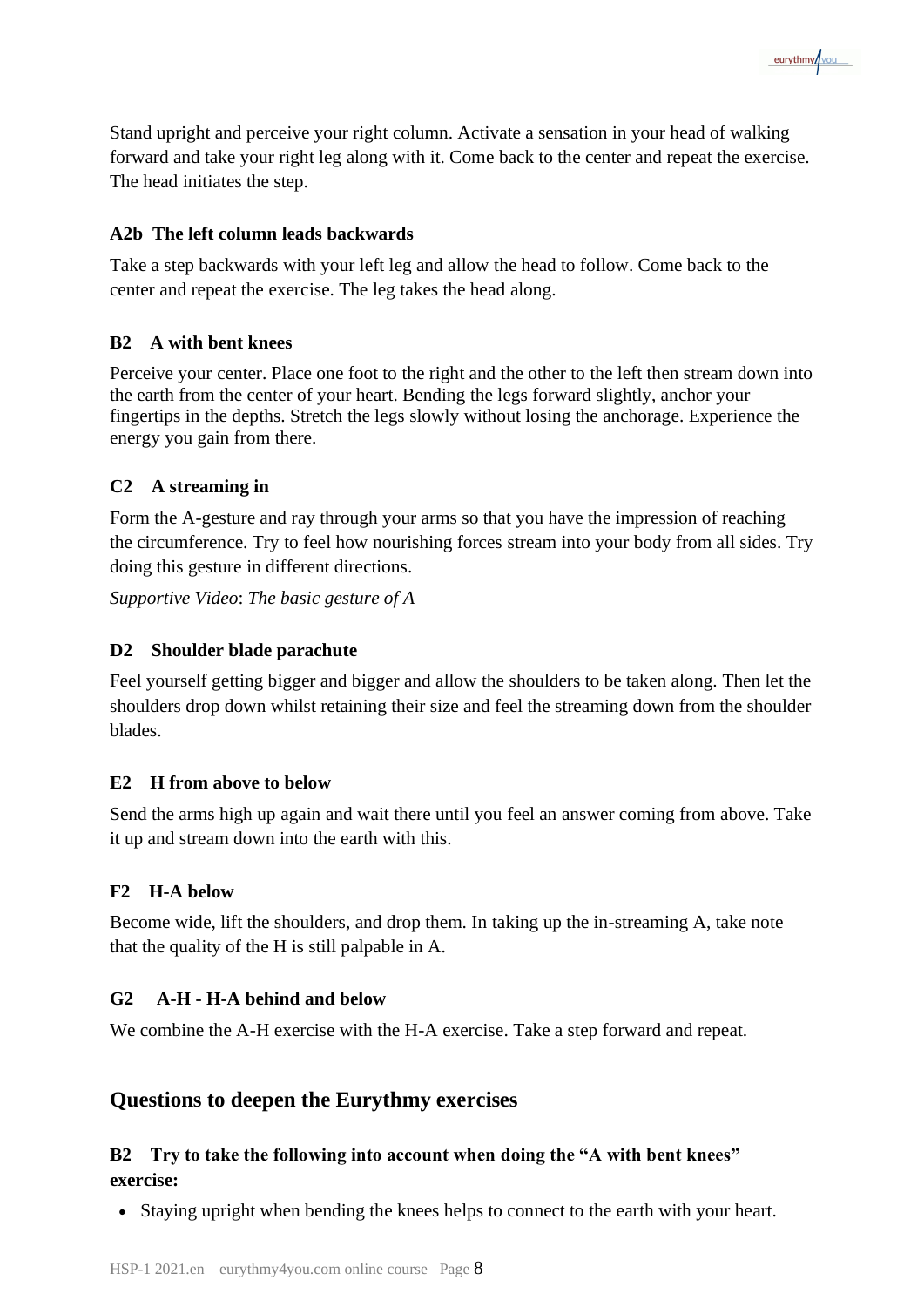

- Relaxing your pelvis and diaphragm lets you sink deeper into your body, feeling deeper into the earth.
- Putting a little bit of tension in the arms and consciously straightening them helps you get the feeling of reaching further down.
- Putting the arms slightly backwards intensifies the uprightness of the body and the experience of its strength .
- Maintaining tension in the arms when coming up helps to keep contact with your anchor points in the ground.

### **C2 Which method do you use to experience the in-streaming quality of the A-Gesture and being brought back on your heels?**

- In building the A-gesture, I first try to reach out with my arms as far as possible.
- Then I actively pull my arms slightly back towards my shoulder blades.
- When building up the A-gesture, I go forward on my toes. Then I try to feel an incoming stream in my arms and in my body which brings me back on my heels.

#### **D2 In the «H with the shoulder blades» exercise:**

- Do you manage to create a sensation of lightness and of becoming bigger just by carefully lifting the shoulder blades?
- Be aware that the following can help to achieve this:
	- o support the feeling of becoming bigger by lifting the shoulders actively for a little while.
	- o relax the body but remain very attentive in the shoulders
	- o let your breath react to what you do with your shoulders
- Don't worry that:
	- o the feeling of constantly getting bigger
	- o letting go the shoulder blades
	- o and relaxing the body

is in some way a contradiction and difficult to achieve. Stay relaxed! The effect is brought about by the attempt rather than by the physical completion of the movement.

#### **G2 A-H towards the back" followed by "H-A downwards"**

- Can you experience that the exercise "A-H towards the back" followed by "H-A downwards" is similar to the physiological process of memory building?
- Taking in an impression from the outside  $(A)$ , forgetting it  $(H)$  and when you need it (H) – remembering it again (A).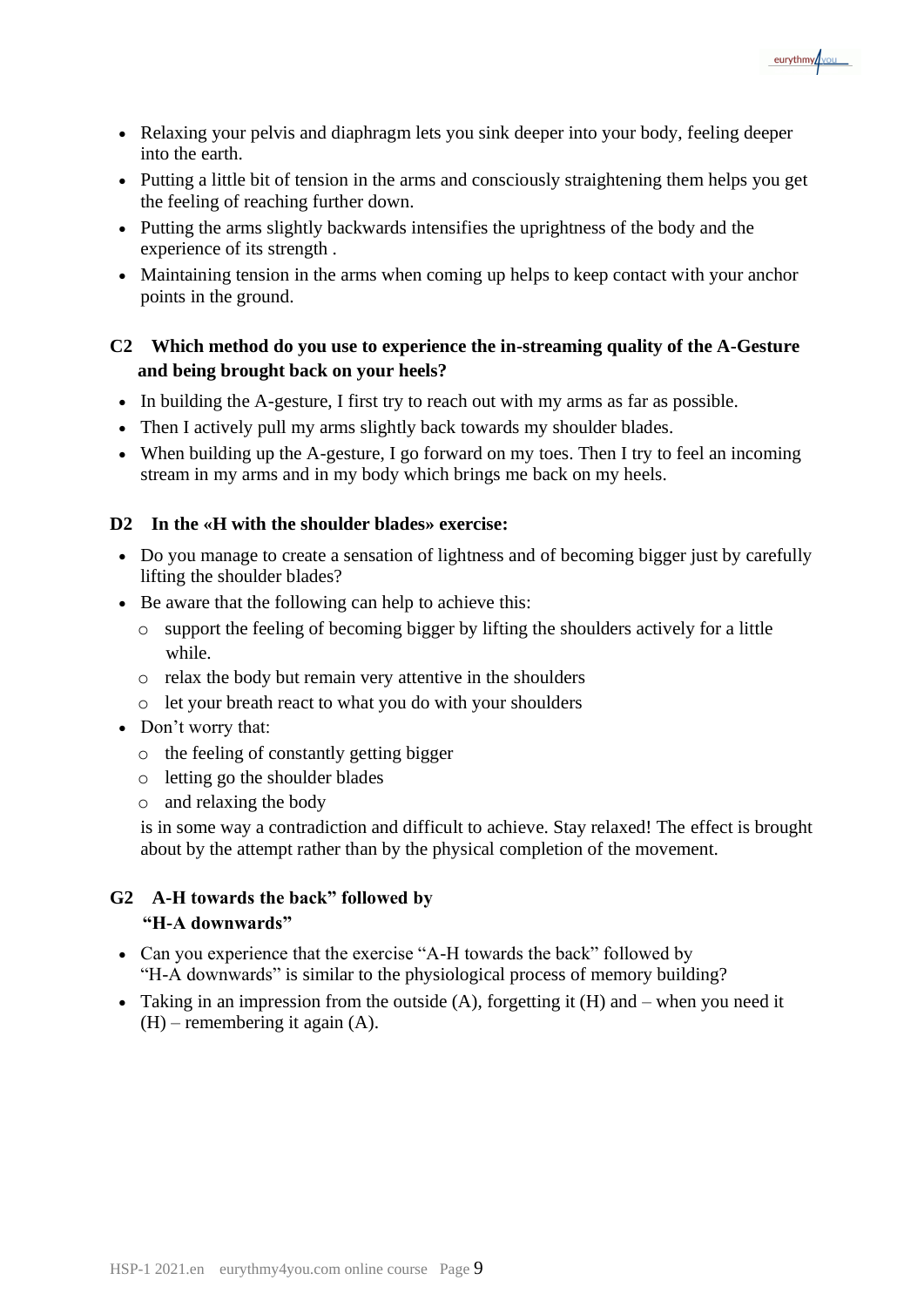# **Week 2: Perfectionism**

How your accuracy may be beneficial to yourself and others.

# Development in community

Your accuracy and value orientation are important not only for you, but also for others and are a great strength. In order to avoid perfectionism or even burnout, you need generosity and gentleness, towards yourself and others! Let your loving eyes rest on yourself, accept yourself as you are and use the power of your heart. Listen to your inner voice and trust in what it tells you.

Now you can try to apply that to your environment without losing yourself. Cast your loving eye on what others do, perceive them, accept them as they are, but stay connected to the power of your heart.

If you take your gaze farther and use your sensitivity, could it be that your accuracy has a benefit when you look quietly at a group of people? Does this bring forth something new that was unpredictable and secretly living as potential in the community?



eurythmy/vou

Are you still connected to the power of your heart? Do you still have your own needs in mind? Are you prepared to get your ideals and values moving? Are you still in contact with your inner values?

You can trust that even initial attempts in this direction are beneficial. Your empathic accuracy can become the basis for developmental growth.

# Exercise: Take your time and relax

#### **Observing your own rest and activity**

Try to observe how you move back and forth between rest and activity. Do you manage to consciously deal with your needs for rest and activity, with your strength?

- What are the qualities of rest and activity for you?
- How do you experience peace in which you are comfortable?
- In which moments of activity are you doing well?
- What activities do you find difficult?

### **Go through the coming week with these questions. The following suggestions can help you:**

- 1. If possible, listen to the video explaining the topic once a day and then let it linger in you for five minutes. What thoughts and what observations are associated with it?
- 2. Pause briefly several times a day and look back at your activity over the last hour or two. Try to discover activities that were easy for you and those that took more effort. Also see if that has changed during the execution. Was it suddenly easier at some point? Or did something that you did start out relaxed and suddenly become difficult?
- 3. Make a goal of relaxing every now and then. a. Stop working for a moment and do a few relaxing movements with your shoulders.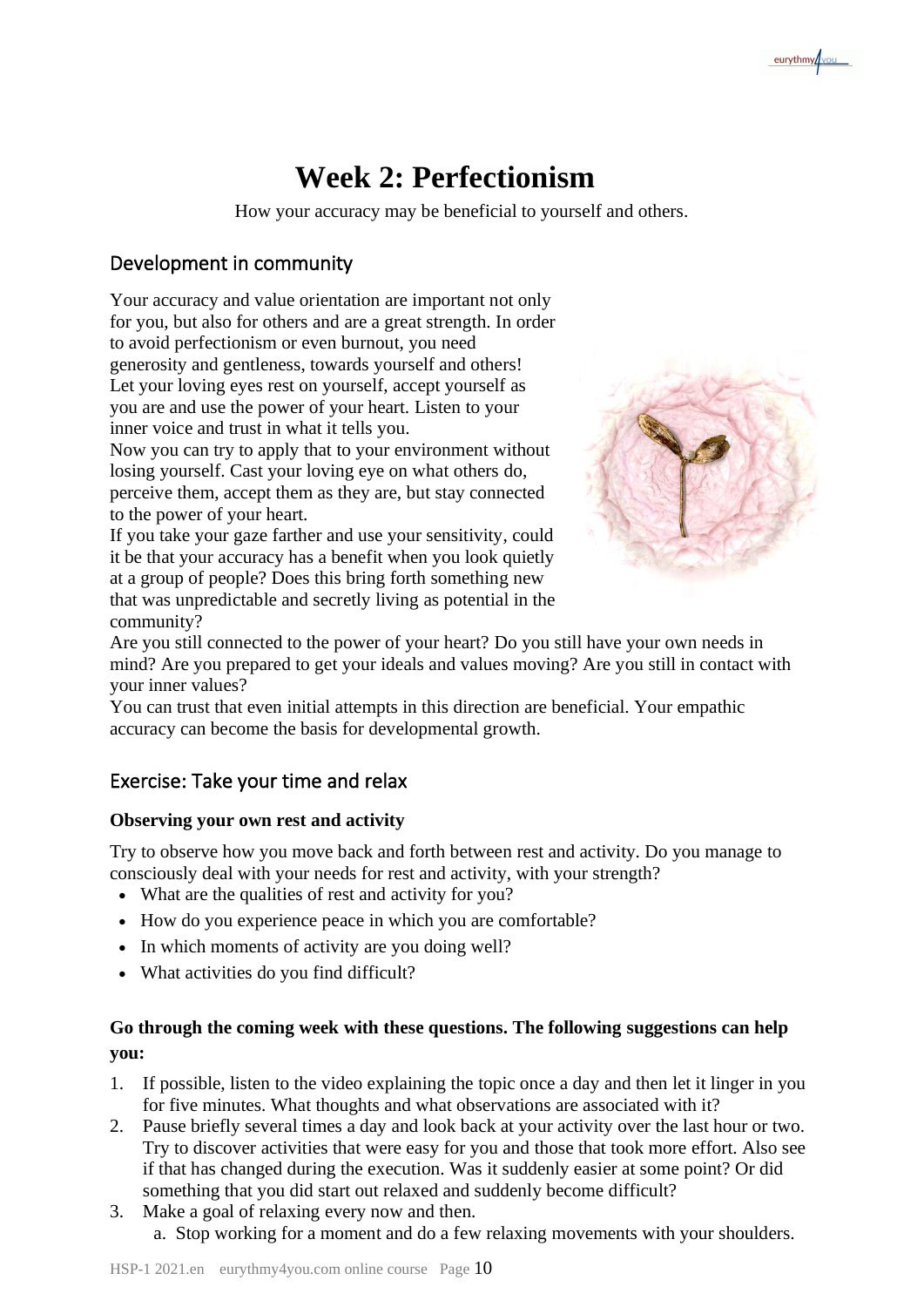

- b. Every now and then, consciously take a short break that is not absolutely necessary, e.g. to have a glass of water or to look out the window.
- c. Deliberately postpone an activity until the next day.
- 4. Take time in the evening to ask yourself which things you have done from this list and which you want to plan for tomorrow. Also ask yourself how often you have heard your inner voice and whether it has helped you to be generous and mild.

# O: Harmony in abundance. Spaces full of light and warmth.

In the eurythmy exercises for  $O$  (O pronounced as A in All) we connect ourselves with our inner sources of warmth and light. We make inner spaces, build relationship, and create harmony in our body.

#### **A2 Breathing with the arms**

Gently bend the knees and bring the hands to the heart. Try to widen the arms by stretching the legs, and to bring the arms in by bending the legs. You can also try doing it the opposite way around and bring the arms in by stretching the legs and bring them out by relaxing the legs.

*Video: Breathing with the arms Part 2*

#### **B2 Magnetic O**

Allow the arms to hang down quite relaxed. Create an imaginary O from your heart. Allow the arms to fly up into this O as if drawn by a magnet. Fill the space created with empathy.

#### **C2 O in the legs: Becoming big**

Create the O with the legs. Try to perceive with your hands how a volume comes into being around your lower body.

#### **D2 Walking O with O-Gesture**

Create an O-gesture from the heart on a half circle going forwards. And again, on a half circle going backwards. In the course of time, you can have the experience that the gesture leads the movement of the legs.

*Video: Walking O*

#### **E2 O with steps, (swan)**

Create the O towards behind and below the heart. Intensify the consciousness in the shoulder blades and, by a pulsed strengthening of the tonus in the arms, intensify the pushing backwards in the step. Create the O in the middle and return to the starting point without the form getting smaller.

# **Questions to deepen the Eurythmy exercises**

### **A2 What is the difference in the arm movement with or without the involvement of the legs?**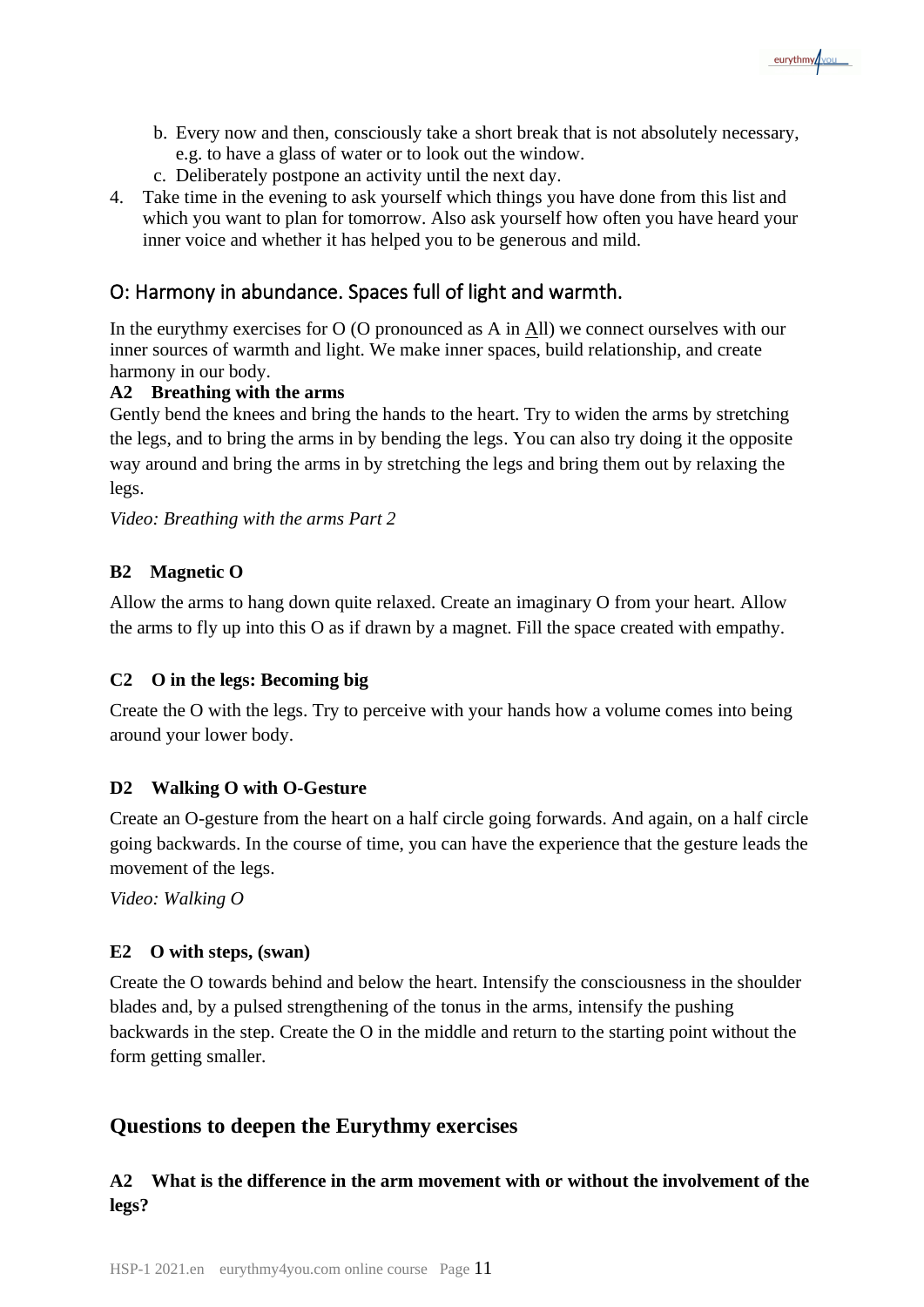• Do you notice a difference in the arms when moving the arms with or without the involvement of the legs? In which case do you experience the breath or the muscles in the chest region as being freer or more comfortable?

eurythmy vou

- What is the normal connection for you?
	- o Straightening the thighs and extending the arms?
	- o Straightening the thighs and retracting the arms?
	- o Which feels more natural? Could you imagine the opposite becoming equally natural?
- Can you let the breath swing naturally, without binding it to the movement of the arms but nevertheless perceiving a connection between the movement of the arms and the breath?
- Can you extend and retract the arms with the energy in the thighs without physically bending and stretching them? Super, that was the whole aim!

#### **B2 How do you manage doing the "Magnetic O"?**

- I simply do it without thinking too much.
- I first imagine the O and then allow the arms to glide into it.
- I perceive the O as a type of tension that builds up in my whole body except in the arms and then let the arms go.
- I experience the preparation of the O particularly in the middle zone, in the chest.

#### **What is the aftereffect?**

- How does your breathing and focused awareness react?
- What is different in the resonance when you've slowly created the O from the heart?

#### **C2 What helps to create an envelope around the body when doing the O with the legs?**

- Do you notice that it has an effect on the sphere around you when you stay anchored in the feet? How would you describe this?
- Do you notice a great difference whether you lift and round the legs from below with the feet or whether you create and enlarge the rounding with the energy of the thighs?
- Try to vary the O in the legs with the help of the thighs until you notice a pleasant effect on your breath. What effect does this have on the forces that surround and penetrate you (your envelope) and on your stability?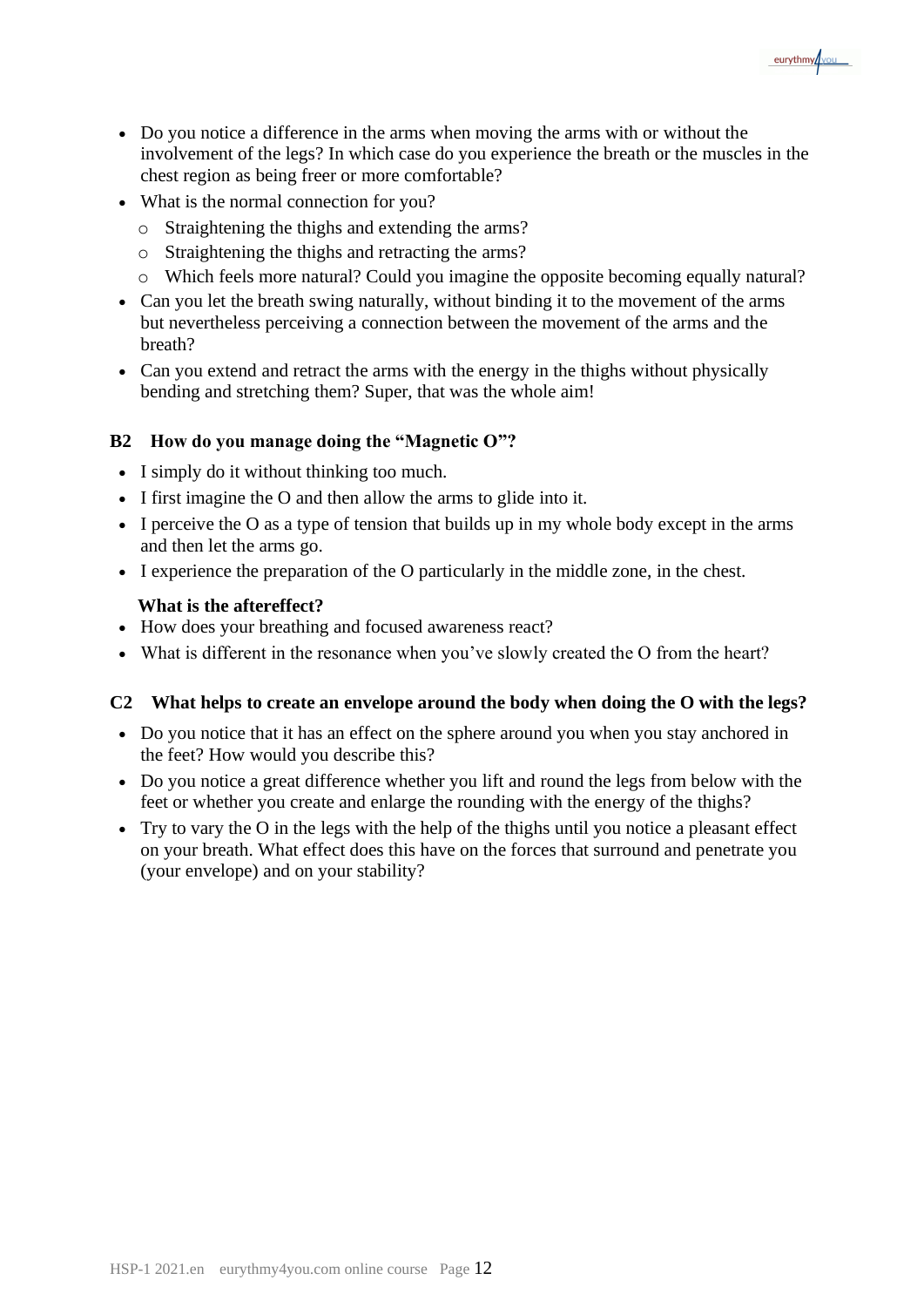# **Week 3: Getting lost in your thoughts**

How to make your wealth of ideas fruitful.

# Discovering the power of the heart

To give your ideas power and radiance, you have to let them live in your heart.

Your wealth of ideas gives you special abilities for the creative solution of problems. How

can you develop ideas for which you can become really

enthusiastic? And how can they develop a kind of

radiance, to meet others and to become fruitful?

Because of your richness of ideas self-doubt can come and gnaw at you and rob you of your power to decide and act.

You feel torn and unable to control your life.

When your ideas cannot unfold their living forces, your inner radiance can turn into the opposite. You can feel paralysed, misunderstood and unappreciated.

Your ideas can awaken tensions and resistance or opposition in others. Try to meet that in a loving and benevolent manner. But remain faithful to the impulses in your heart.

How can you keep the memory of what you feel in your heart - your inner fire - alive? How can your enthusiasm stay buoyant, so that the people around you experience the warmth and liveliness of your commitment and can join in?



There are exercises that support and prepare this: Turning mentally reversing the order of the memories of experiences or thoughts around in thought. We explain below how it works and why it helps.

**Feel what ideas really have to do with you, enthuse yourself for them and stay true to them!**

# Exercise: Thinking backwards

The next three exercises for thinking in reversed order have the following aim: to support your wonderful wealth of ideas so that they find their direction, so that your goals become realistic and that you can achieve them. If possible, always choose the same place and time for practicing.

# **1. Thinking texts backwards**

Find a longer poem, saying, or meditation text that you like and that means something. Read the first sentence or part of it aloud, then say it backwards, word for word, without looking at the text. Do this repeatedly until you succeed in this part. Then take the next section. Maybe you will get to the end of the text, otherwise stop after 10 minutes. The next day you do the same thing again, but maybe you dare to do it with longer sections.

The effectiveness of the exercises does not come from memorising, but from thinking in the opposite direction and from the fact that speaking is accompanied by inner participation. Over time, you can increase the length of the sections. If at some point you know the whole text, do not switch to another, but stick with it and try to get more and more calm and intimate with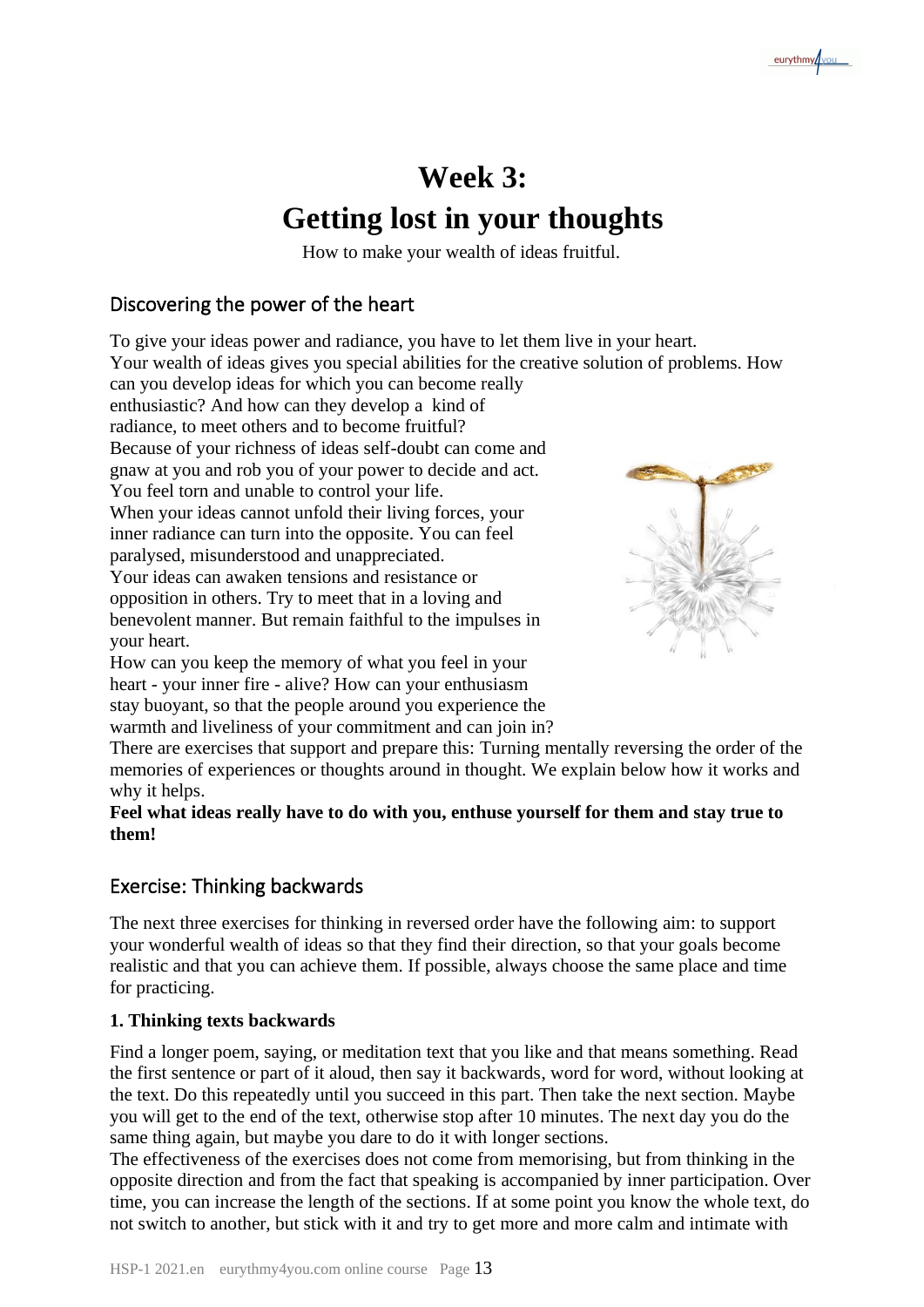speaking backwards. This forms the organs in you that bring calm, intimacy and overview into your activities in everyday life.

eurythmy/vou

#### **2. Imagine everyday situations backwards**

It is also good to visualise everyday situations, that you feel addressed and affected by, backwards, without delving into them emotionally. You will notice that this releases tensions and that intensifies experiences. For example, during your lunch break or on the train, take five minutes to think an event backwards:

- a conversation with a friend. What arguments were made for a subject and how did they succeed one another? But in reverse order!
- a meeting at the company. In which order did who say what?

The more you choose topics that are emotionally close to you, the more you can achieve by thinking them backwards. This forms an inner order that allows you a natural presence and gives you security and effectiveness in your actions.

#### **3. Look back on an event**

At the end of the week, look back on different experiences and encounters. Choose one of them and try to bring it to your mind again. What did you experience there? Is there anything that still concerns you today? Who played an important role for you and why? What were positive and strengthening experiences? What was perhaps difficult, what did you stand up for, or would you like to have done so? With this exercise you can gradually recognise what you are standing up for in the world.

#### I: A happy heart. Becoming centered and mobile.

In the eurythmy exercises for I (I pronounced as in It) we practice experiencing our "happy heart" and do exercises which strengthen our balance as well as our spine and in so doing, our ability to stay centered and mobile simultaneously.

#### **A2 Threefold walking**

Walk forwards slowly, thereby placing the toes on the ground first and then slowly rolling down the rest of the foot. Sense into the earth from the heart through the soles of the feet.

*Video: Threefold walking*

#### **B2 Going out and returning**

Accompany the happiness raying from the heart with walking forwards and return to yourself by walking backwards

#### **C2 I in the legs**

Center yourself in your middle and ray down from your heart into your leg and foot. Take a step and repeat the exercise with the other foot. Stay so centred that raying through the leg doesn`t make you skew but rather straightens you up.

*Video: Video: Walking with I*

#### **D2 I with rhythm**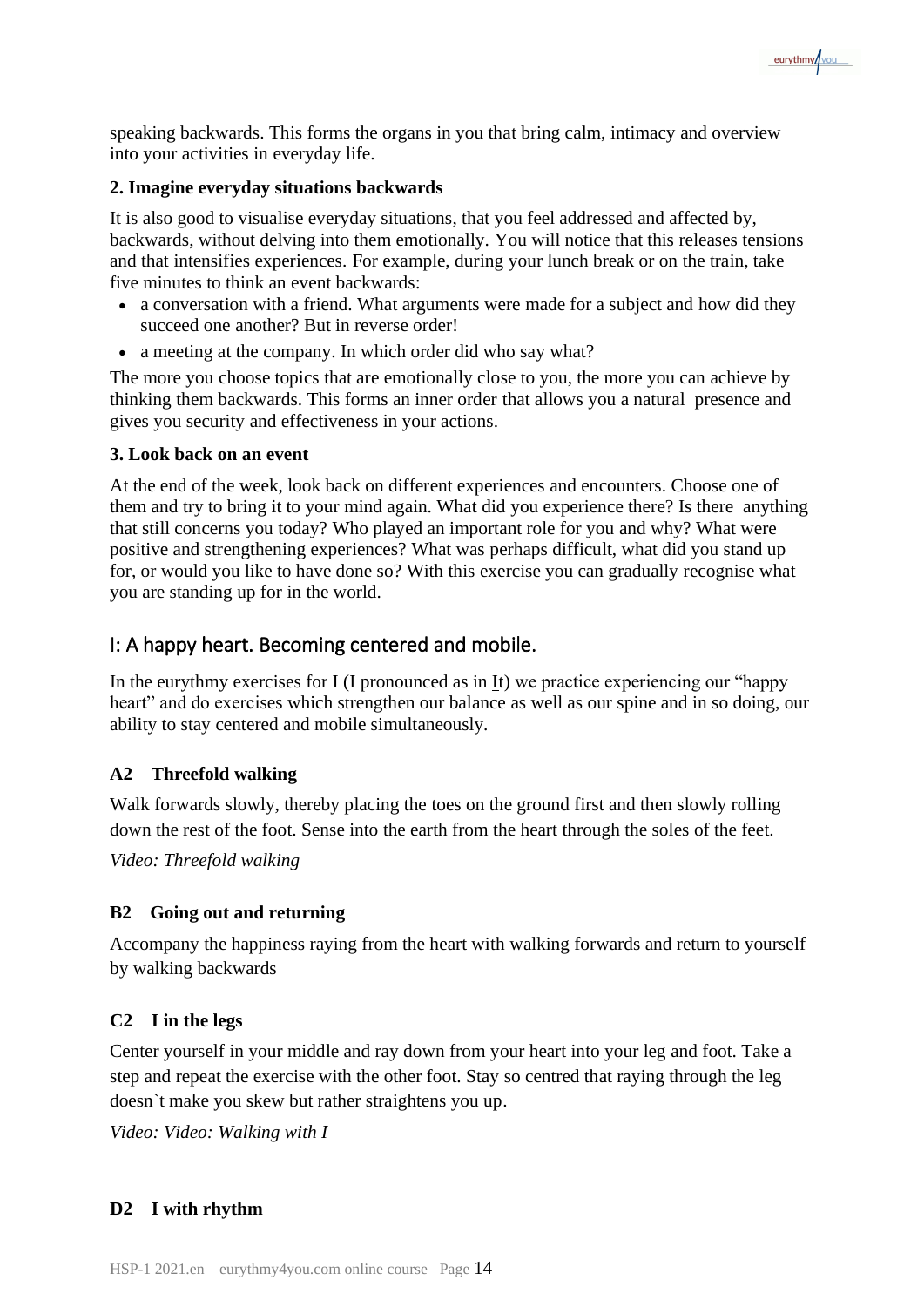Create the I gesture with four rhythmic steps. First to the front and then returning back. Pay attention that you move the arms smoothly and regularly despite the rhythm in the legs.

eurythmy/vou

*Video: Walking with I*

#### **E2 Gaining strength by letting go**

Try to stream down and let go so effortlessly that a stream of strength from below comes about that straightens you from within and strengthens the heart.

#### IN LETTING GO - I GAIN - STRENGTH

# **Questions to deepen the Eurythmy exercises**

# **B2 What to pay attention to in "happily raying out" on the path forward and backwards.**

- In raying out from the heart pay attention to your breath. Let it happen freely whilst the arms expand.
- Try retaining the happy heart whilst walking backwards and bringing the arms in.
- Can you notice that despite withdrawing the arms and returning to your center, your chest feels expanded?

#### **C2 What effects do you notice when doing I with the legs?**

- With which leg is it easier for you? Where can you retain your balance better?
- Did you notice whether you involuntarily lean back to counterbalance the weight on the leg? What do you do to prevent this and what effect does it have?
- How do you experience your legs and feet after the exercise? Are they more present, alive or how would you describe them?
- In the exercise we do the "I" with alternating legs. Do you notice a difference between the right and left side of your body after the exercise? If so, how would you describe it?

#### **E2 Gaining strength by letting go. Could you experience that?**

- How do you experience the exercise? Can you relate to it or is it too strange?
- Countercurrents can arise simultaneously or consecutively. What do you do to let the streaming up only take place once you've let go? How much time do you take for this? Has it also happened that no countercurrent came about?
- Why do we actually let go in this exercise?
- Have you noticed that it is more or less successful and how letting go can influence the streaming up?
- What do you notice in the pause after doing the exercise a couple of times? How do you feel afterwards? How does your heart respond? How does your soul respond? Do you perhaps feel lighter or warmer? What do you experience?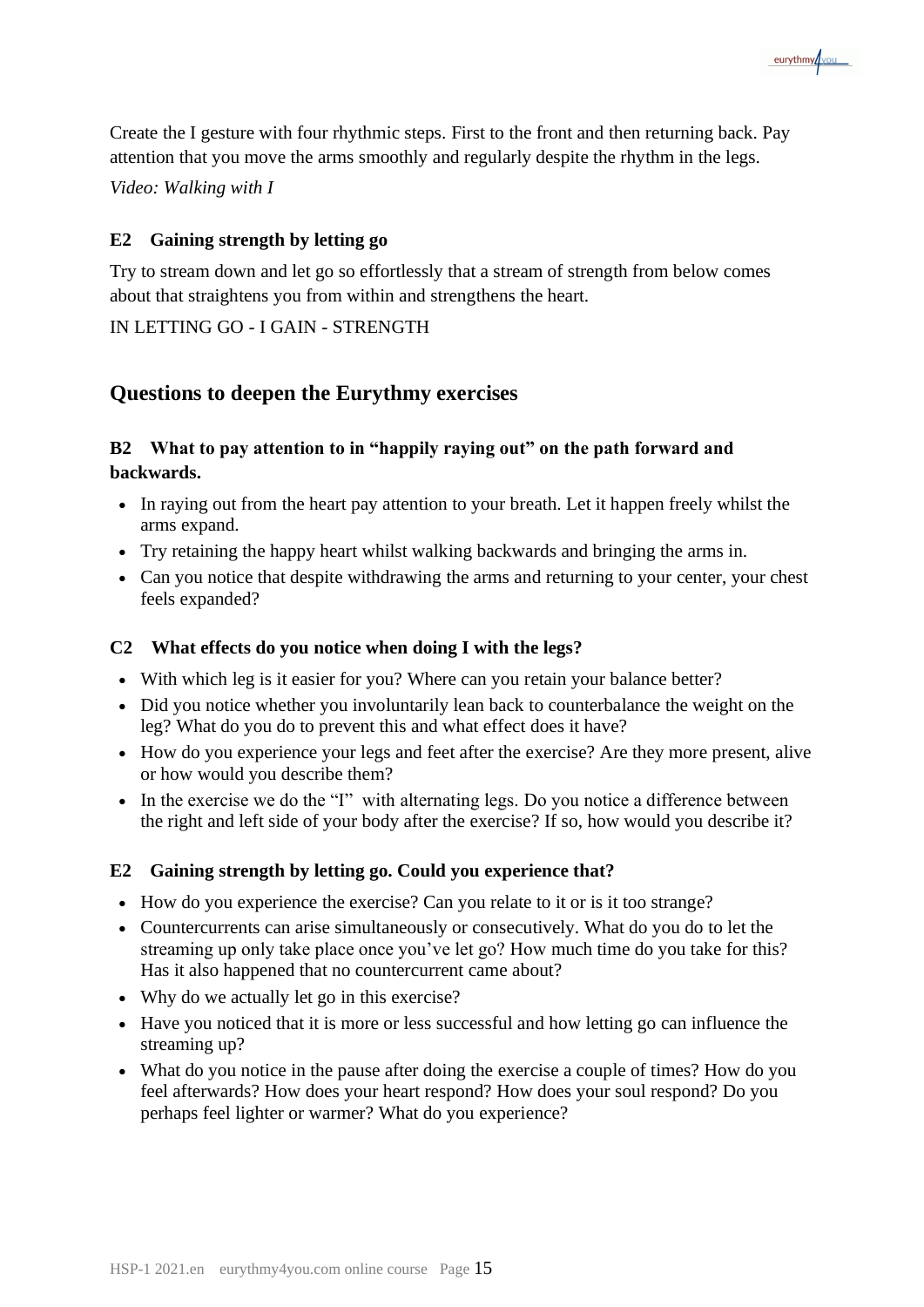# **Week 4: Boundary problems**

How your empathy becomes a sturdy bridge.

# My I, open and centered.

Your capacity for empathy, especially in contact with others, is a great strength. It belongs to you and gives your life meaning and abundance. But it can also lead to excessive compassion, to boundary problems and exhaustion.

You meet many people. Through your conscious or unconscious interests, you can experience what is happening in the other and how he or she experiences the world. You can feel that as if you were merging into people or things.

Through your empathy, the experience of the other can mix with your personal feelings. This easily leads to interpreting

your own condition in the other's. But it may also be that you pick up something from the other that you cannot digest.

- Do you notice what you have taken in and brought over from the other?
- Can you distinguish it from your own and keep it away from you? Or are you devoured by the impressions?

To get along in a better way with these questions, we propose three exercises. We believe that this process can help you to build an inner balance. So in future situations you can feel interest, attention, and empathy for the other person and still remain centered in yourself. **Give yourself time! And first move everything in your heart.**

# Exercise: Shelter and perseverance

#### **Coping with pressing situations**

When you have an intense encounter, immediately try what happens if you vigorously distance yourself. For example, by leaving the room for a moment or by distancing yourself internally. Breathe as deeply as possible and concentrate fully on your body:

What do you perceive? Where do you feel warm or cold? Where do cramps appear? What is your breath doing? Then consciously stand on your feet and feel the earth beneath them. What is happening in your midst? Then take an imaginary walk from the heart through your body and legs down to the feet and a little way into the earth. Then consciously experience your uprightness. Can you feel, that after a while your breath becomes liberated and that you feel better again?

If you do it repeatedly, this exercise creates a more relaxed relationship with what you are experiencing.



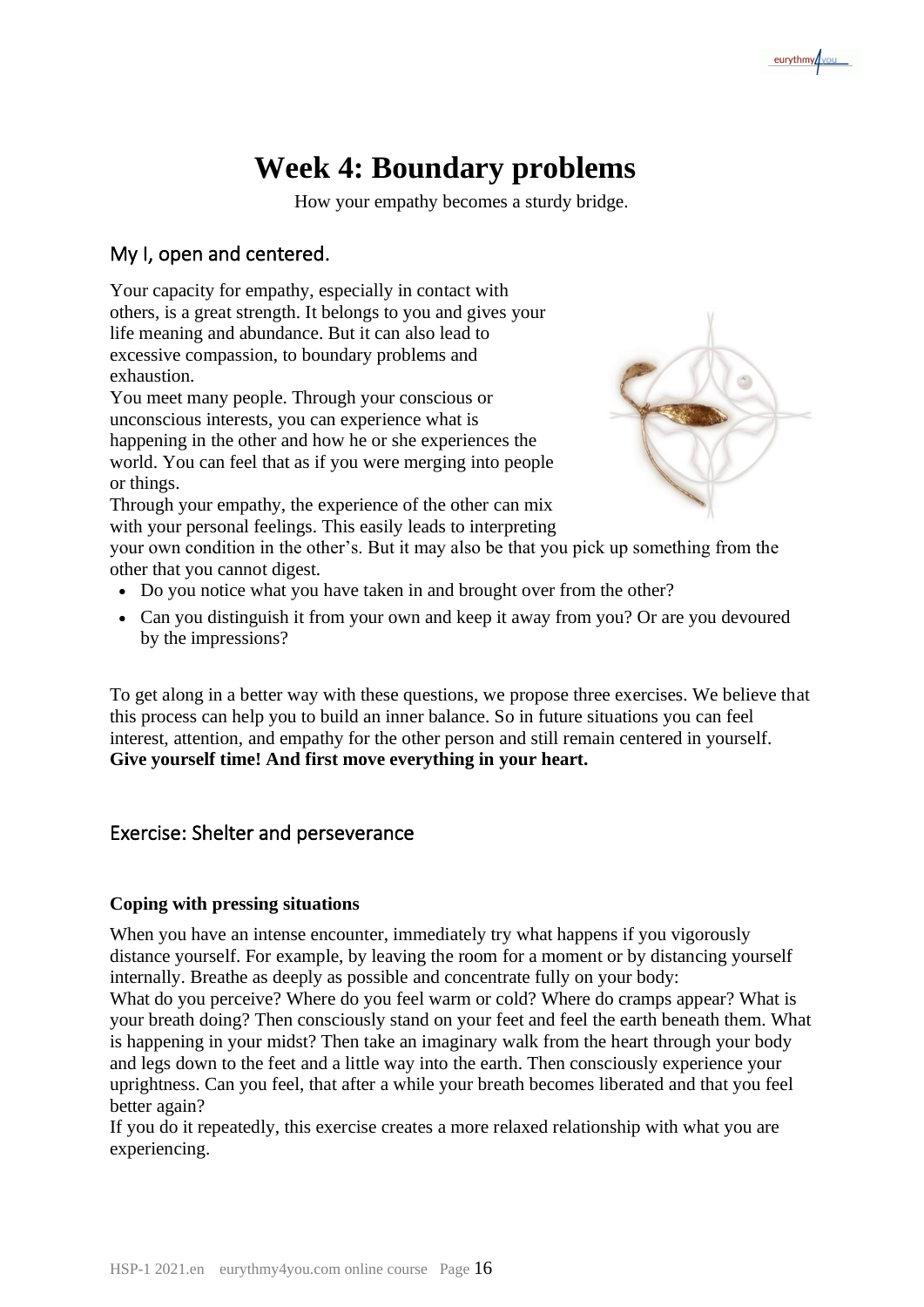#### **Dealing with chaos, pain or rejection.**

You do this exercise from a greater distance. It helps you digest chaos, pain or rejection which you have experienced. Take your time once a day to create an inner space in which you can calmly look back at difficult impressions and how they affected you. As an exercise for this week, it helps if the impressions did not happen too long ago and the memory is therefore still relatively precise.

eurythmy/vou

- What was it actually about?
- WHO wanted WHAT?
- What thoughts and moods did you bring in?
- Did you have enough time to give space for the encounter?
- Do you notice sensitivities of your soul and what judgments have you attached to them?
- Did a question meet you, or should you have asked a question?
- How did you deal with distance and intimacy?
- Would it have needed more care?
- Was it possible to develop a balanced give and take?

How does the experience appear after this reflection? And how do you feel after doing it?

#### **Protective meditation**

A protective meditation is helpful to ward off negative influences from the outside by strengthening the envelope of your aura. An example is imagining that you feel surrounded by a blue aura that rejects negative forces. The effect may be strengthened by a meditative verse for protection against the outside:

> The outer sphere of my aura condenses. It surrounds me as an impenetrable vessel against all impure, unfair thoughts and feelings. It opens only to divine wisdom. *Meditation by R. Steiner GA 268 (Transl: A. Waldmann)*

# E: Establishing relationship, encounter, awakening

In the eurythmy exercises with E (pronounced as in Get) you learn to feel yourself and to establish relationships between what you encounter and your own inner being. You develop inner strength and become aware of it.

# **A2 Crossing the legs with E - Stilt house**

Cross the left leg in front of the right, stand upright, feel the connection to the ground. Pay attention to your hips facing forward and to how the legs touch each other. Come back to the center. Cross the right leg in front of the left, stand upright, feel the connection to the ground. Pay attention to your hips facing forward and to how the legs touch each other. Do the same crossing the legs behind. In feeling the center, you could experience the four positions as four columns around you. Take a step forwards and repeat the exercise.

# **B2 The basic gesture of E: Raying into the widths**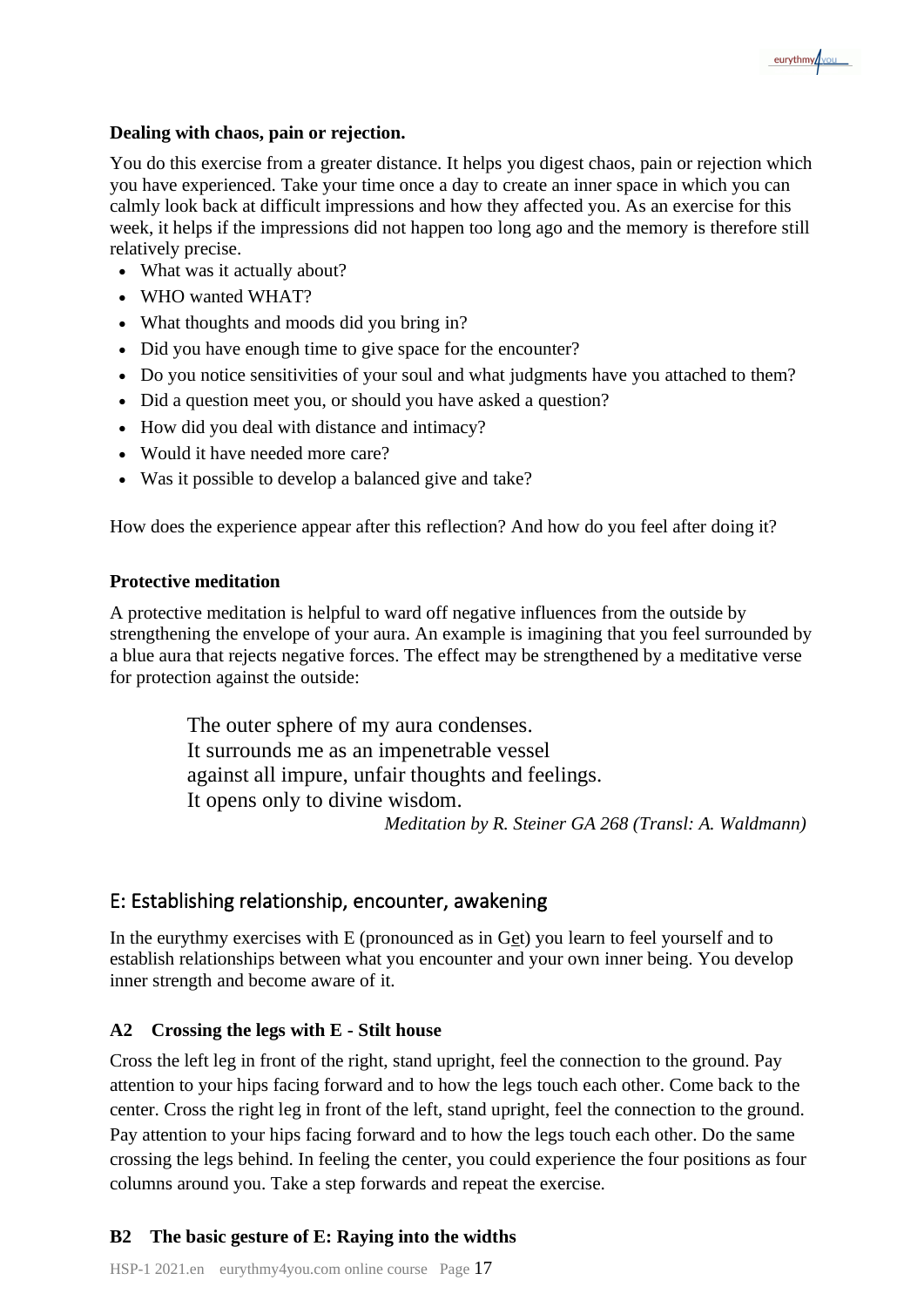Lift the arms. Feel into the widths. Lead the arms into a crossing. Ray through the arms from the heart, until you feel you are raying far into the space around you. Take a step forwards and repeat the exercise.

eurythmy/vou

*Video: The basic gesture of E*

#### **C2 Raying through the E gesture in the legs and arms**

Cross the arms and the legs and ray through to the other side. The arms lead the movements of the legs.

#### **D2 Encounter the periphery with the heart**

Carry the hands from the periphery into a crossing in front of the chest. Focus attention on the heart expanding to meet the gesture on equal terms. Repeat the exercise. How do you experience this meeting?

*Video: Reverence - E*

#### **E2 Strengthening the column by pulling the leg in.**

Take three steps from the head of a pentagram to its right foot and, by strengthening the experience of the right column, draw the left foot to the right foot at the corner. Starting with the left foot, take three steps to the left arm of the pentagram and, by strengthening the left column, draw the right foot up to the left at the corner. Use this principle for the whole pentagram.

#### **F2 My love is as great as the world is wide**

Slowly and peacefully execute the Big E and the E and connect them with the following text "My love is as great…."

*Videos: The big E gesture and Reverence – E*

# **Questions to deepen the Eurythmy exercises**

#### **B2 How do you experience the basic gesture of E?**

- When crossing the arms out of the widths do you lead your inner movement with the arms or does your inner movement lead the arms?
- How do you choose the crossing point of the arms?
	- o Always the same? Or sometimes closer or further away?
	- o Do you cross at the wrists, on the forearms or even on the upper arms?
	- o What feels better, right arm outside or left arm outside?
- At which height do you do the crossing of the arms? At collarbone, heart or diaphragm height? How do you experience the differences?
- Can you remain centered in yourself when raying through the arms and hands and simultaneously perceive the surrounding space?

#### C2 **What experiences do you have when doing the E with the forwards step?**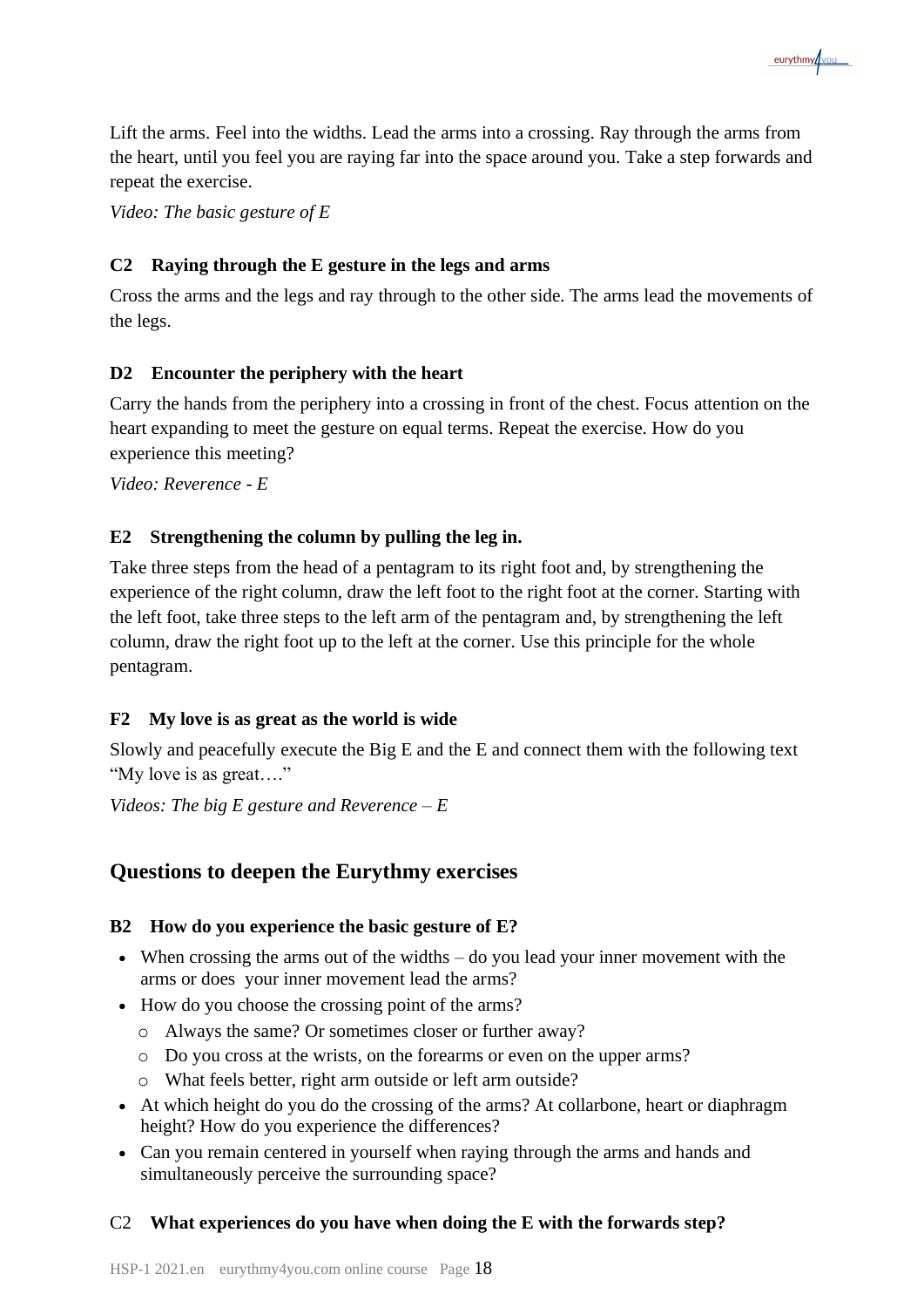

- What helps you to find your balance? Is raying through the arms and legs an extra burden or does it help you?
- Do the arms come into contact and so consciously feel their meeting or does each stay with itself?
- Have you tried doing it the other way around, with the leg movements directing the arm movements? What is better, what feels more pleasant and how does the effect differ?

#### D2 **Encounter the periphery with the heart**

- What happens in the space behind when you bring the arms back out of the widths? Does it become narrower or wider?
- How does it affect the tempo of the arms when you pay attention to the creation of a balanced dialogue and meeting between what the E brings from without and what the heart answers. Can one move too fast? Can one move too slowly?
- How do you fill the space--or widths from which you bring the arms in--with content? Do you fill it with preconceptions or is it enough to feel into it in a mindful manner and notice that content is there when you direct your attention to it?
- Can you describe what you feel during and after the exercise?

My love is as great as the world is wide, it holds and embraces all things. As the sun gives its light and its warmth to the world my love its abundance brings. There is no grass, there is no stone, That my love, my love is not within. There is no breeze, no streamlet small, wherein she does not live. There is no creature, nor ant, nor man. wherein my heart can`t live, to whom it is not lost. My love is as wide as this soul of mine, all things rest in it. They all, all, comprise myself and all is within me.

*Christian Morgenstern (Translation: Adele Waldmann)*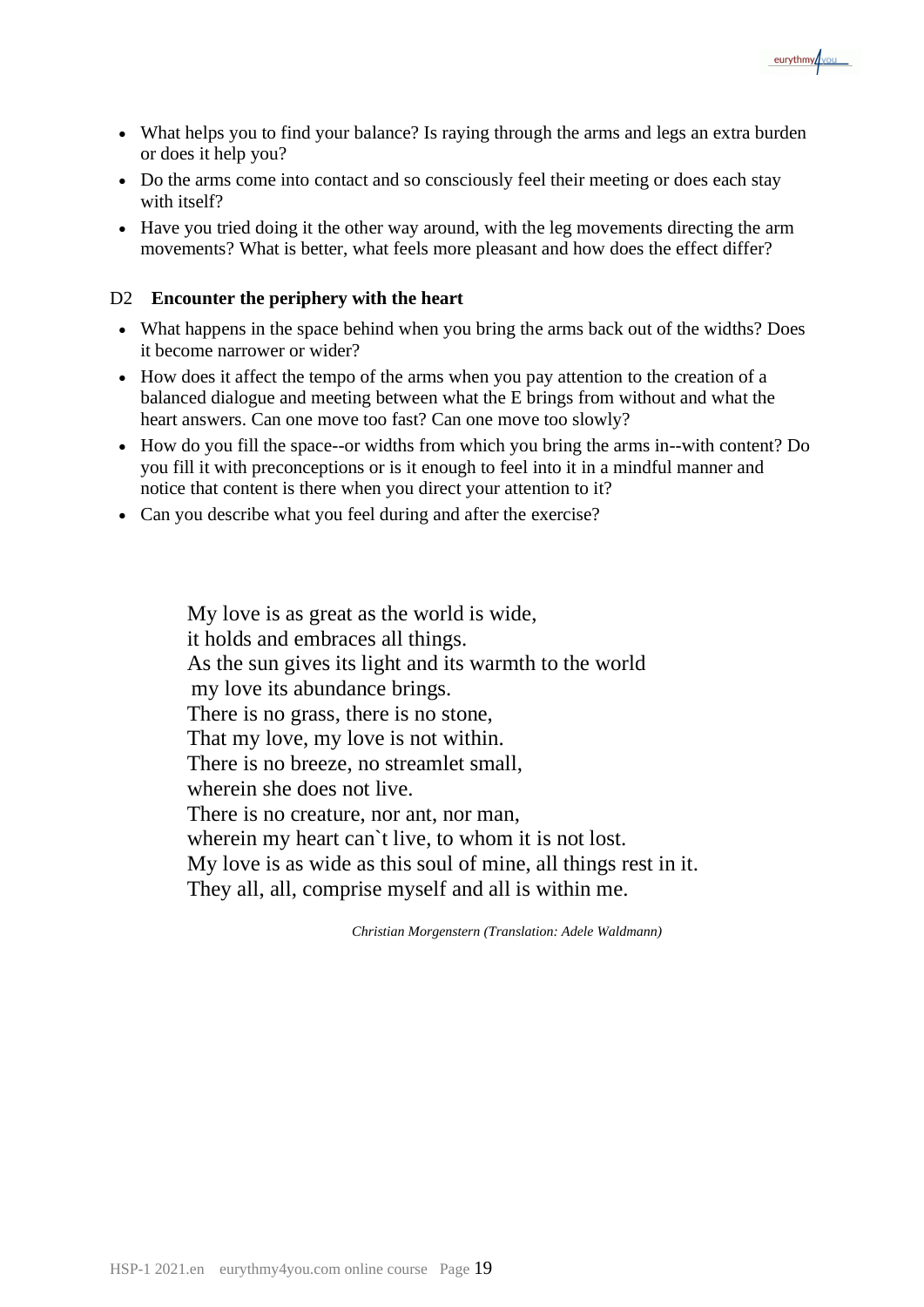# **Quiet week: Take a break**

So that you may start afresh next week

# Do not practice! Pause!

How do you feel after practicing the first four modules? What experiences have you had?

In each eightfold process it is normal that moments of crises arise in the third or fourth stage (blockages, tiredness, listlessness, frustration). Have you also noticed this? You have arrived in the middle of a process and at this point conditions change. Now you need new priorities and a different way of dealing with the subject. The question arises:



eurythmy/vou

# **Take at least a week's break to relax and then decide anew.**

Really try to stick to your pause. During these days repeatedly think "I am free!" Use the time to check your former decision for the course. Come to a new decision:

• Do you wish to stop?

How do I want to go on?

- Do you want to continue?
- Or would you prefer to repeat the previous four weeks?

Ask yourself these questions every day e.g. before going to sleep.

Really let go, don't put any pressure on yourself and don't have any expectations of yourself. Then you become inwardly open and mobile. A free space arises. Continuously feel what impulses arise. What does your inner voice say?

Then decide anew. You make the decision. Deciding will create light and freedom in your soul.

You don't have to justify your decision! Simply answer the question through your deed. In either continuing or stopping.

# Listen to your inner voice

Take a whole week´s time for this process. Relax and calmly look at what arises.

#### *Wait and read the next section in three or four days.*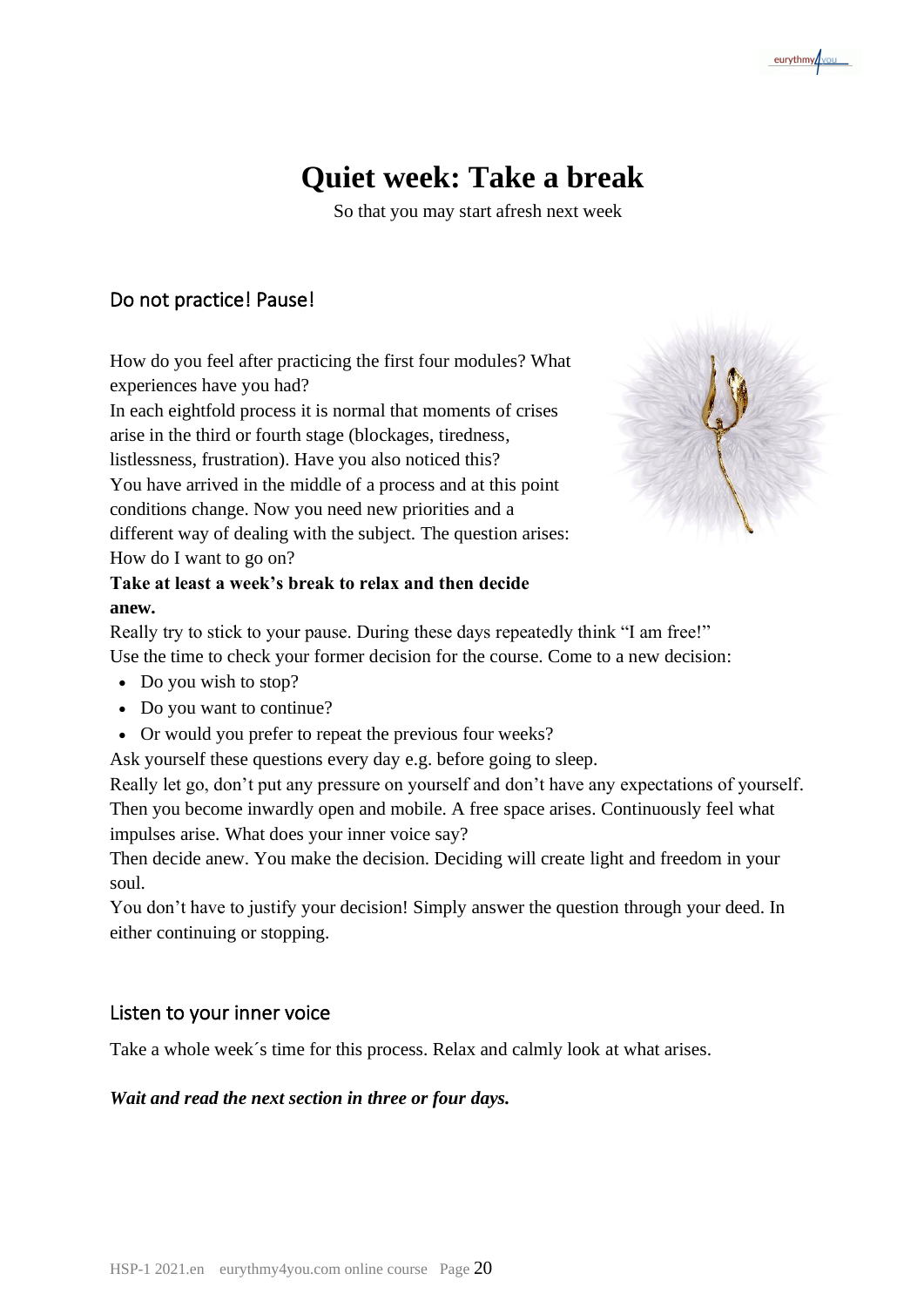

# **What is the issue in the coming weeks?**

While doing and trying out the exercises in the weeks to come, try to look for the inner free space that you have established, cared for, and nourished during the quiet week. Repeatedly call the feeling of this space to mind. By doing so you perceive yourself on a different level. This becomes increasingly important and essential in the coming weeks.

Until now your focusing, central ego has been predominant. Now, in addition to that, you have to look for your peripheral "I" which lives in the circumference. That means not planning what to do or what to practice so much but rather to allow the new or unexpected. Can you be inspired by the feedback from your surroundings? Can you playfully deal with what you intended and what became of it? Can you increasingly experience the subtle being that is starting to grow within yourself?

#### **Being a child again, playful and relaxed.**

Say **yes** to what you do and what you don't do. Say **yes** to failure. **Yes** to success. Can you enjoy yourself like a child and grow from that joy? Discover where fruits and skills ripen in the stillness of withering. Do you also manage this in areas where you have the feeling that you are a failure?

That would be wonderful!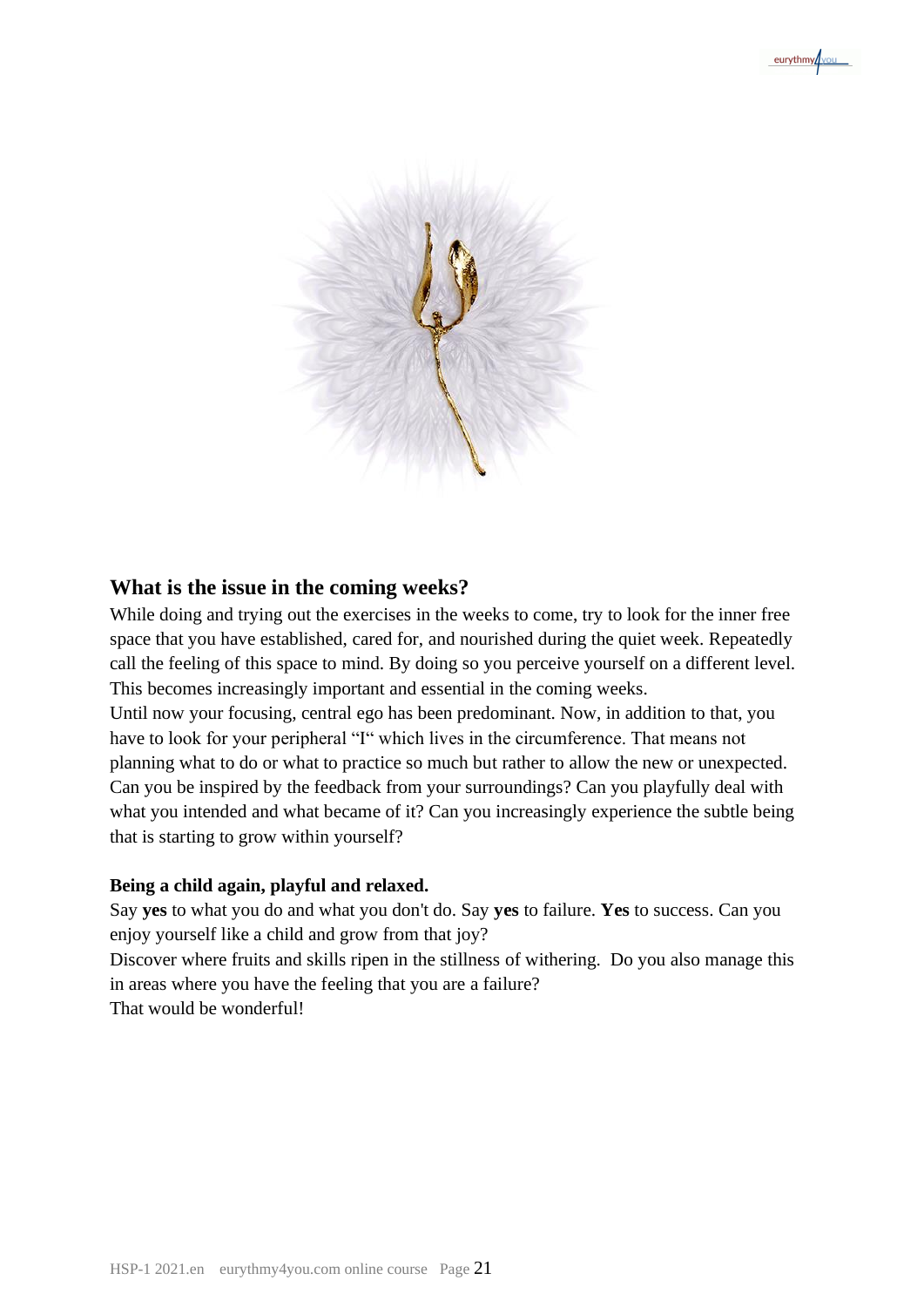# **Week 5: Overflowing emotionality**

How you can contribute your depth of feeling for the good of the whole.

# The power of compassion

Your great power of feeling is accompanied by an intense, deep emotionality, in experiencing both positive and negative emotions.

In order not to fall prey to your strong feelings and possibly even develop psychosomatic symptoms, you need a high degree of self-management and mindfulness.

As unlikely as this may sound to you: with the exercise that we suggest below, you will develop skills that will help you here. You learn to deal with your emotional storms step by step. They can no longer carry you away and that makes you freer. Trust in yourself grows and you can also approach others more openly.

Because you can then draw even more from the depths of your feelings, a give and take arises that gives you and others joy. You become aware that there is actually a longing behind your emotions: a longing for the good.



You can sense the meaning of what you encounter. From a calm point of view you gain an overview and can perceive yourself. You become more relaxed and your subtle sensations have a beneficial effect. And others will notice and appreciate that.

# **Balance your strong feelings with inner peace! Then you become supportive and balancing.**

# Exercise: Compassion

#### **How do I experience compassion?**

Compassion is a central human force. Here you face the challenge of stepping out of your personality without getting lost. Compassion in joy and sadness makes the soul grow and ripen.

Look for situations in your everyday life in which you can observe compassion. For example, when two people work well together. Or when it is noticed in the neighborhood that someone needs support. You can also see compassion when children help each other to study.

Try to find out what makes you experience compassion. How do you realize that it is compassion? What mood do you perceive as a result of this impression?

How do you experience yourself when you remember this later? Do you feel your own depths more as a result of this?

Do try this exercise daily for some time. If you practice this observation regularly, it will help you to perceive yourself more consciously and to stay within yourself in emotional situations.

#### **Observing yourself in contact with others**

As a second exercise, we suggest observing yourself in contact with others.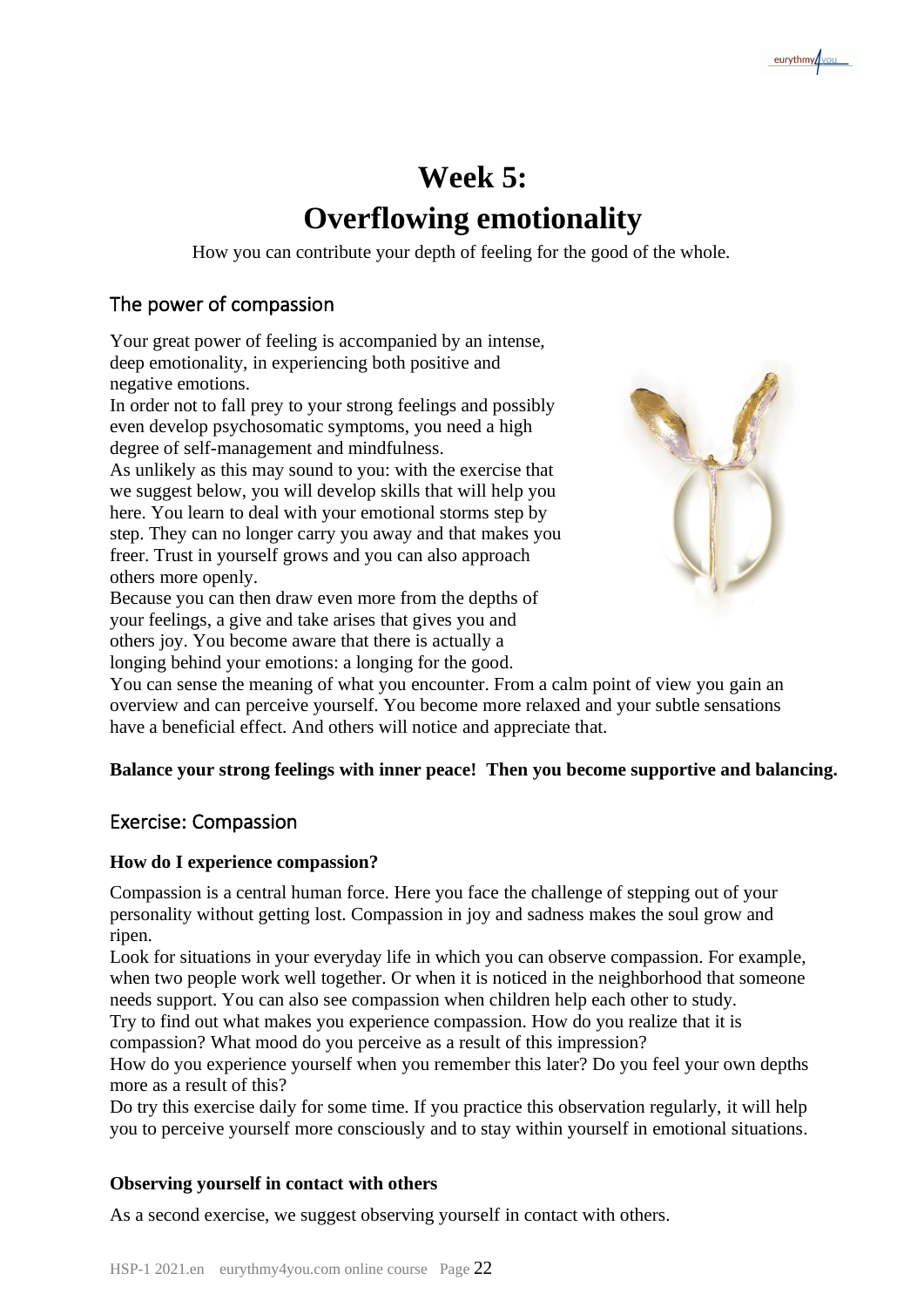eurythmy/vou

Realize what makes you feel compassionate. Are the occasions more happy or sad? How do you feel then? How far can you stay with yourself in these situations?

Can you keep your inner peace and calmly deal with the emerging emotions? And can you let go in good time before you lose yourself too deeply in the proceedings?

# Ei: Affection and gentleness. Strength rests in silence.

With the eurythmic EI exercises (EI pronounced as in I) you learn to perceive yourself and become mindfully present. You give and receive nurturing and gently awaken your inner strength to grow.

#### **A2 Coming in from the periphery, Seed formation**

Feel into the surroundings. Slowly stream in from the periphery. The hands mirror this process and form two hollows which you can feel from within. Repeat the process and arrive at a deeper layer of yourself each time.

#### **B2** Connecting  $A - E - I$  to  $AI$

In streaming down on the left and right, experience the quality of the A in crossing the quality of the E and, in continuing further down and up, that of I.

*Videos: Basic gesture of I & The A from above*

#### **C2 Sympathy - Antipathy, expressed through legs and body**

Stand on your left leg. The right foot can move freely. Very, very slowly stroke the floor forward with the right foot without putting weight on it. Come back to the center very, very slowly. Stand relaxed on both feet and wait until both legs feel equal again. Now do the same stroking backwards and returning. Stand relaxed on both feet and wait until both legs feel equal again. Repeat the exercise.

*Videos: Sympathy & Antipathy Part 1*

#### **Questions to deepen the Eurythmy exercises**

#### **A2 Streaming in from the periphery - Seed formation**

- When testing the surroundings in the space between the back and front
	- o Do you experience a space or a surface?
	- o Do you experience it with your body or with your soul?
	- o Do you experience it as light-filled, warm & wide or which qualities do you experience? Is it the same every day?
- Can you pay attention to the following when practicing:
	- o The movement in the arms when going out, turning and returning.
	- o You are in the surrounding space from the beginning and make contact to it with the hands.
	- o The most important part of the exercise consists of coming in and arriving.
	- o What do you do with your body that enables you to have the feeling of bringing something along when coming in?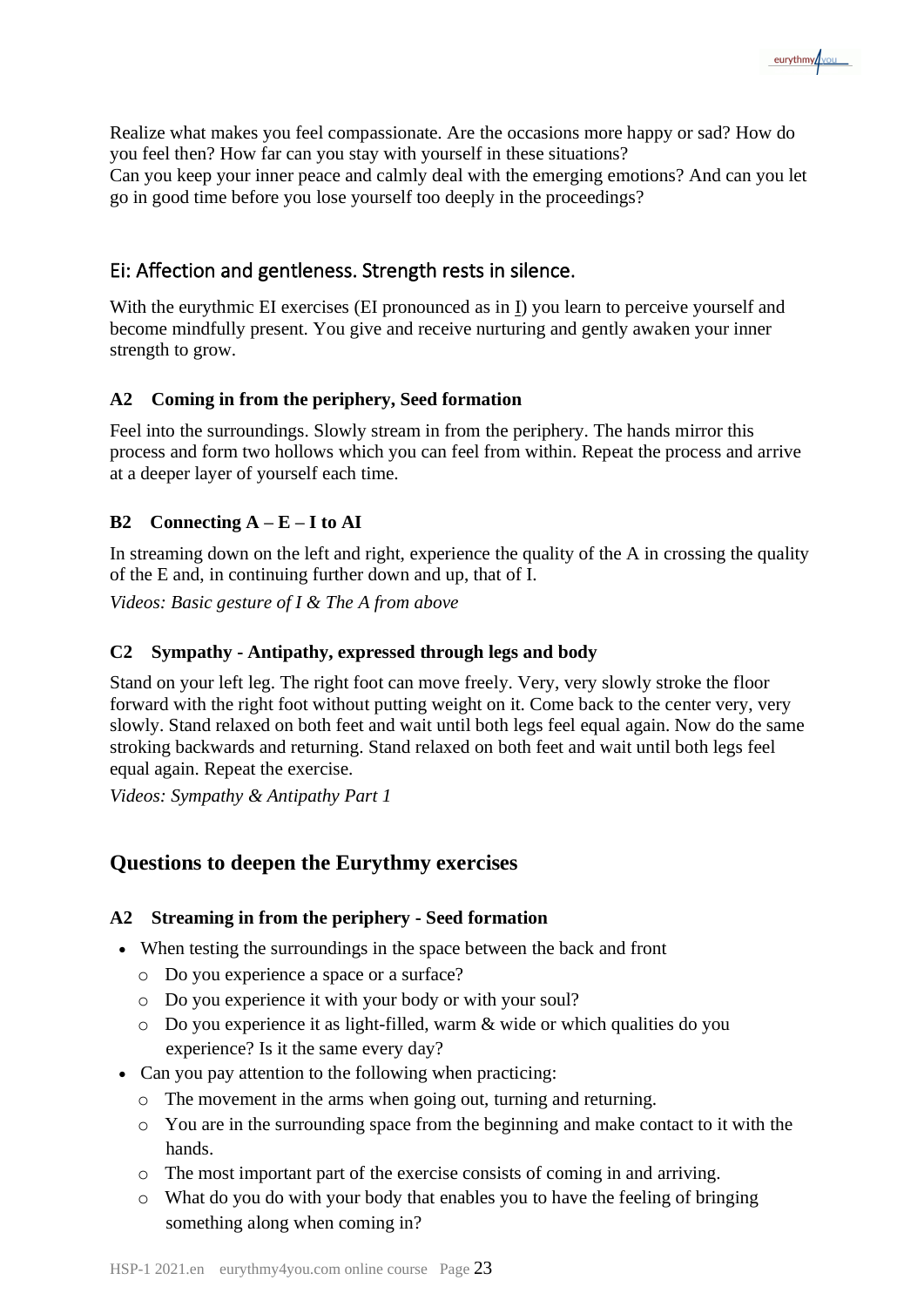- Do you manage to perceive into the inner space in your hands?
	- o Do you notice that you unwittingly feel a roundness when feeling into the hands?
	- o What do you do to avoid this?
	- o How does this affect your inner calm?

#### **B2 Connecting A-E-I to AI**

- In forming the three sounds A-E-I you are active with three very different types of movement which could be described as: Receiving – Crossing – Stretching.
	- o How strongly do you experience these qualities inwardly when doing the movement?
	- o Can you experience these qualities individually?
	- o … and the continuous process simultaneously?
- Is the quality of receiving from the start still present when stretching? If so, in what way?
- How do you experience the movement changes? Do you do them dreamily or do you have a strong perception?
- What do you notice when paying attention to the force fields in the body? When does which region feel addressed?
- When do countercurrents arise? Does a feeling of enlivening result? How does your breathing react?
- When paying attention to the resonance after practicing, are there feelings, thoughts, images or other after effects?

#### **C2 A-E-I in the arms and legs**

- How does it feel doing a sound-gesture with the arms and legs simultaneously? Do they complement one another?
- Can you describe the structuring force of the A, the E and the I in the legs, as you experience it?
- What experiences do you have when you try to avoid guiding the legs with the arms but rather guide the arms with the force of the legs? Do you manage this just as well?
- With your legs, you are connected to the space below. The arms may unfold themselves in different zones and make gestures below, in the middle, and above. How does this influence the interplay of legs and arms? Have you experimented with this?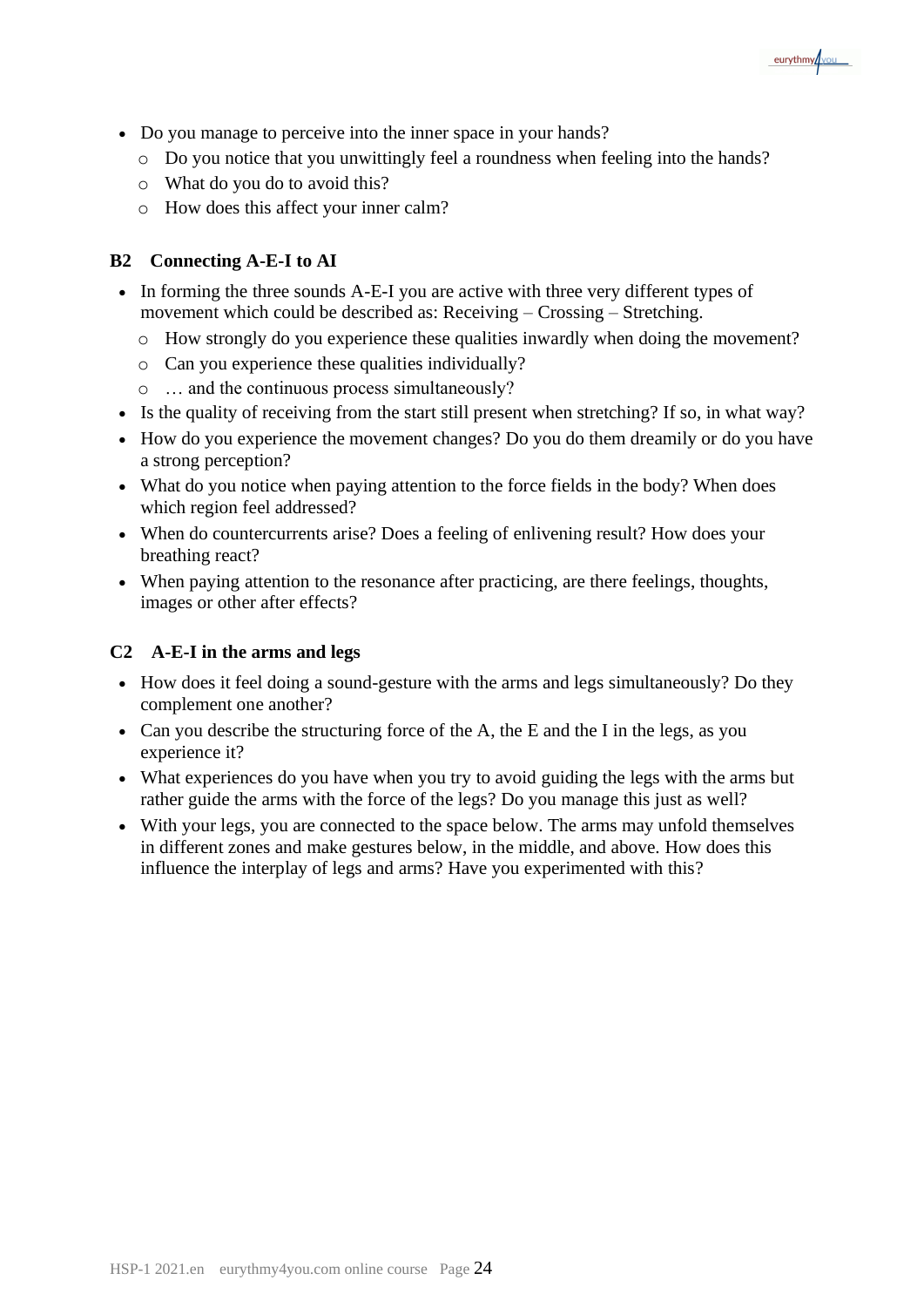# **Week 6: Indecision and worrying**

Find out what it's really about.

# Truth as a source of strength

Your thinking is connected and creative but also filled with caution and circumspection. This is a great strength.

The downside is that it may lead to pondering or you have a hard time finding a decision.

Although you can think so well and also advise others, you find the right solutions for yourself with great

difficulty. This can become an inner source of distress. In order to escape from this misery, you sometimes feel the need to blame others. Or cover-up your need with shopping, chocolate, cigarettes...



In such situations you have fallen out of the flow of life.

You go through emotional torments: frustrated rebellion, emotional blockages or stagnation in your soul.

How far do you hold onto what you want to change or what is difficult for you? Can you also experience joy and happiness, even if not everything is solved?

You will probably be surprised when we propose that this week you spend time to discover and explore the voice of conscience. This opens up the possibility for you to let your inner voice advise you more and more over time. Then you can surrender yourself to a decision despite its risks, and still not lose yourself. You act and you are with yourself. In this way you can better accept and cope with what comes your way.

# **Find out what it's all about! What does your inner voice say?**

# Exercise: Conscience

# **Discovering conscience**

Conscience, the voice of your heart, has two sides in which it shows itself. On the one hand, it looks back and appears as shame for past actions that emerge from memory and that you feel are wrong.

But conscience can also look ahead to future decisions. In this way, it helps you to sense how an action affects your environment. Then you can honestly decide with inner certainty. In this exercise, we are primarily concerned with this second aspect of conscience:

# **Explore your inner voice**

Try to observe everyday decisions to see if you can discover the voice of your heart. Do you notice moments of your inner voice speaking when you make a decision? How do you experience such moments?

• Ask yourself if that inner voice followed conventions, fears, or speculative motives. Or do you have moments when you experience it differently, more deeply, more personally? How is that then?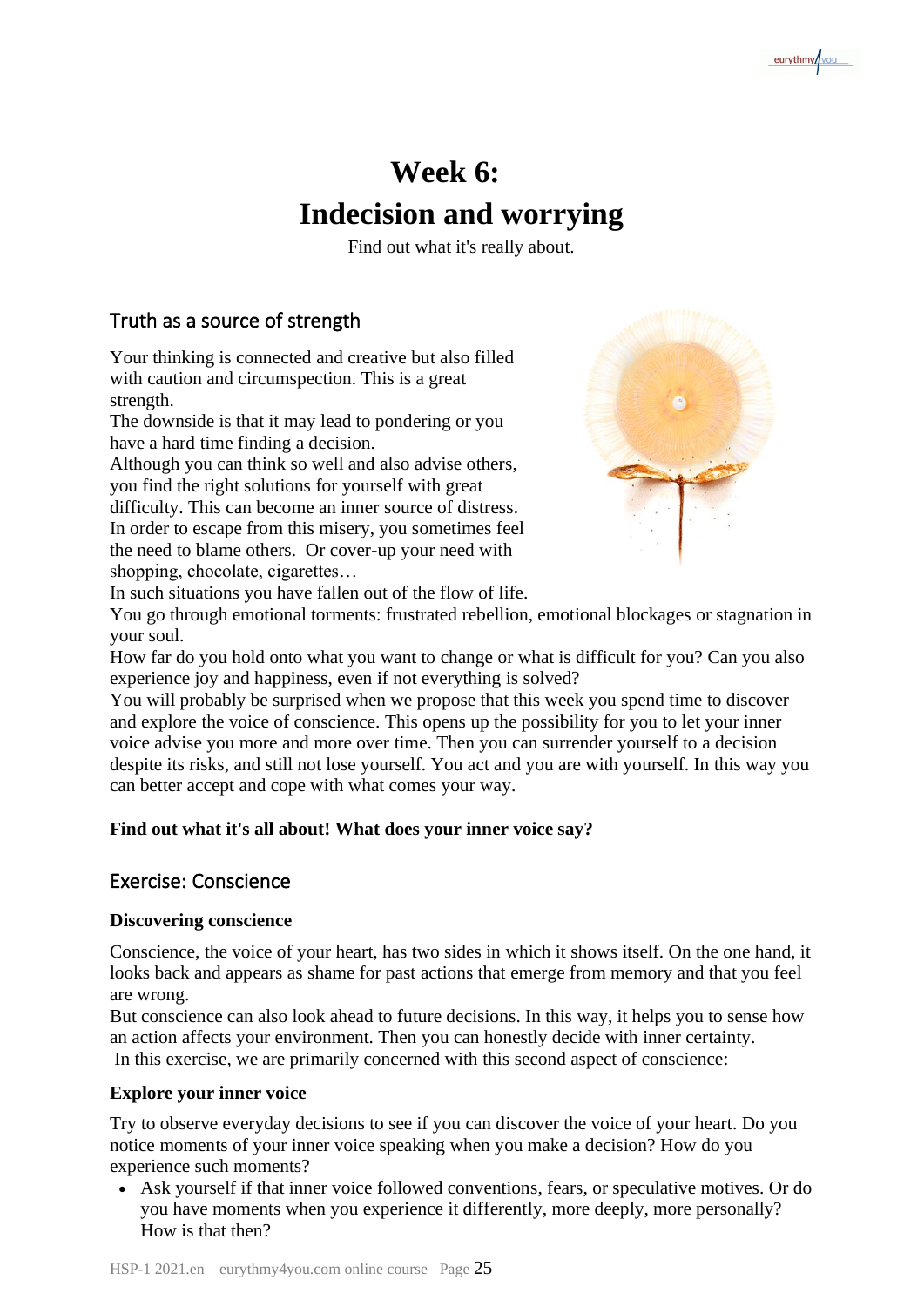• Are there moments when you feel inside that: "Maybe I shouldn't say that now, or say that right now?" Then did you follow that voice? And if yes or no, how do you judge it in retrospect?

eurythmy vou

• During a break, on the train, ask yourself: Where have I unconsciously followed my inner voice in the last three or four hours?

Have such moments of reflection several times a day and look back on them a second time in the evening.

#### **Discover conscience in the decisions and actions of others**

In conversations with others, try to observe what the motives are when someone says something.

- For example, watch children. What leads them in their actions and decisions? Do you notice moments when they act regardfully?
- How does your inner feeling react when you observe conscience in others? Once right in the situation, and then a few hours later when you look back on it.

In the evening, look back on these experiences in peace.

#### Au: Overview and creativity - Creating space for freedom

With the eurythmic AU exercises (AU pronounced as Ou in Out) we concern ourselves with the themes of overview and creativity. You feel the relationship between your center and the periphery. A space of freedom is created.

#### **A2 Circle and center point**

Imagine a circle lying in front of you. Imagine its center. Walk along the circumference facing front and keep the connection to the center in your body consciousness.

#### **B2 Backwards by streaming down with A and forwards by streaming up with U**

Feel your back. Stream down with your arms in such a manner that the legs are motivated to walk backwards. Feel your body, stream up in such a manner that the legs are motivated to walk forwards.

*Videos: The upper system moves backwards and the lower system moves forwards*

#### **C2 From A to U: the big AU gesture**

In creating A above the head, imagine that the arms contain many rays of light in the space between them. Keep the angle of A in the upper arms and gather the rays with the other lower arm so that all rays are parallel. Which arm now rays inwards and which outwards? Repeat the exercise on the other side and then below.

*Video: The big gesture for Au*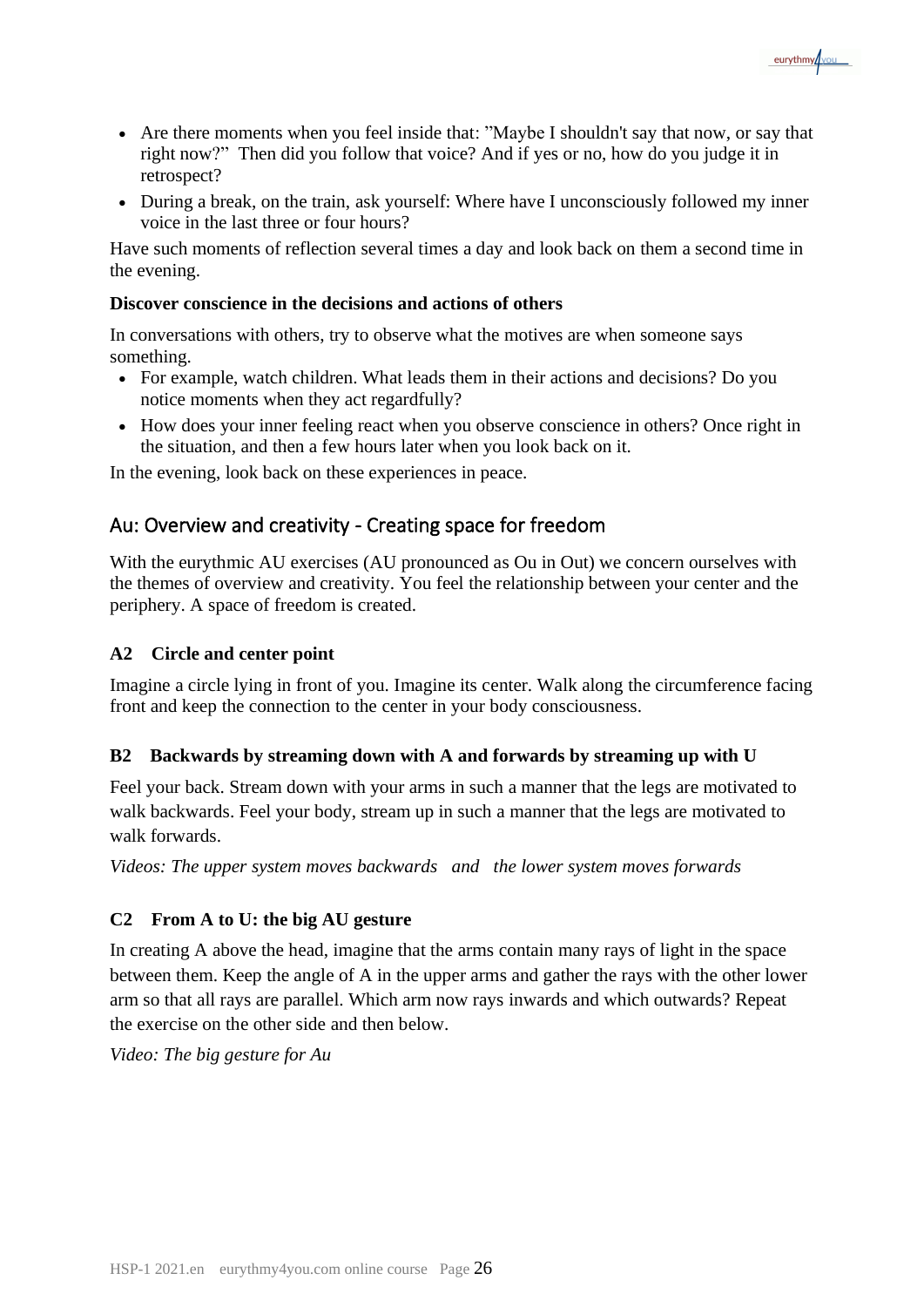

#### **D2 Short - short - long - YES. Short - short - long - NO**

Coming forward with your right leg. Start a short - short - long – semicircle rhythm. Close the feet. With your left leg do the same backwards, short - short - long – semicircle. Close the feet. Create a calm transition from the long step to the semicircle. Short - short - long – Yes. Short - short - long –- No.

### **Questions to deepen the Eurythmy exercises**

#### **A2 What do you experience when walking a circle facing front whilst keeping its center in consciousness?**

- Do you manage to establish a connection to the center so that you first experience your chest, then your side, your back etc.?
- Can you remain upright or do you have a stronger experience when inclining yourself towards the center? What difference does this make to your ability to remain centered in yourself?
- Do you rather walk left or right?
- Is one direction more fluid than the other? Do other people experience the same?

#### **C2 From A to U – The big AU**

- When creating the big AU, how do you find the raying in and out simultaneously?
	- o Do you notice a strong stream flowing in and out between the arms when you've created the AU?
	- o Do you notice that this requires the tension in the arms in order to become palpable?
- How do you connect yourself with the space in front and behind when creating the AU above or below?
- Does your body respond particularly positively to one of the AU directions? Perhaps even feeling enlivened?

#### **D2 Short – Short - Long - Yes! Short – Short – Long – No!**

- Do you manage to give the long step so much impetus that the bend of the other leg arises as if quite by itself? How does this influence your center?
- The rhythm Short Short Long Long has a pulse which would like to swing you further. What do you do to create the Yes and No experience despite this?
- Do you notice that walking the rhythm encourages your chest to accompany the movement freely and quite relaxed? Do you notice this effect in the resonance as well?
- You can simply repeat the Short Short Long Yes! sequence several times going forwards or the Short – Short – Long – No! sequence several times going backwards? How does that feel?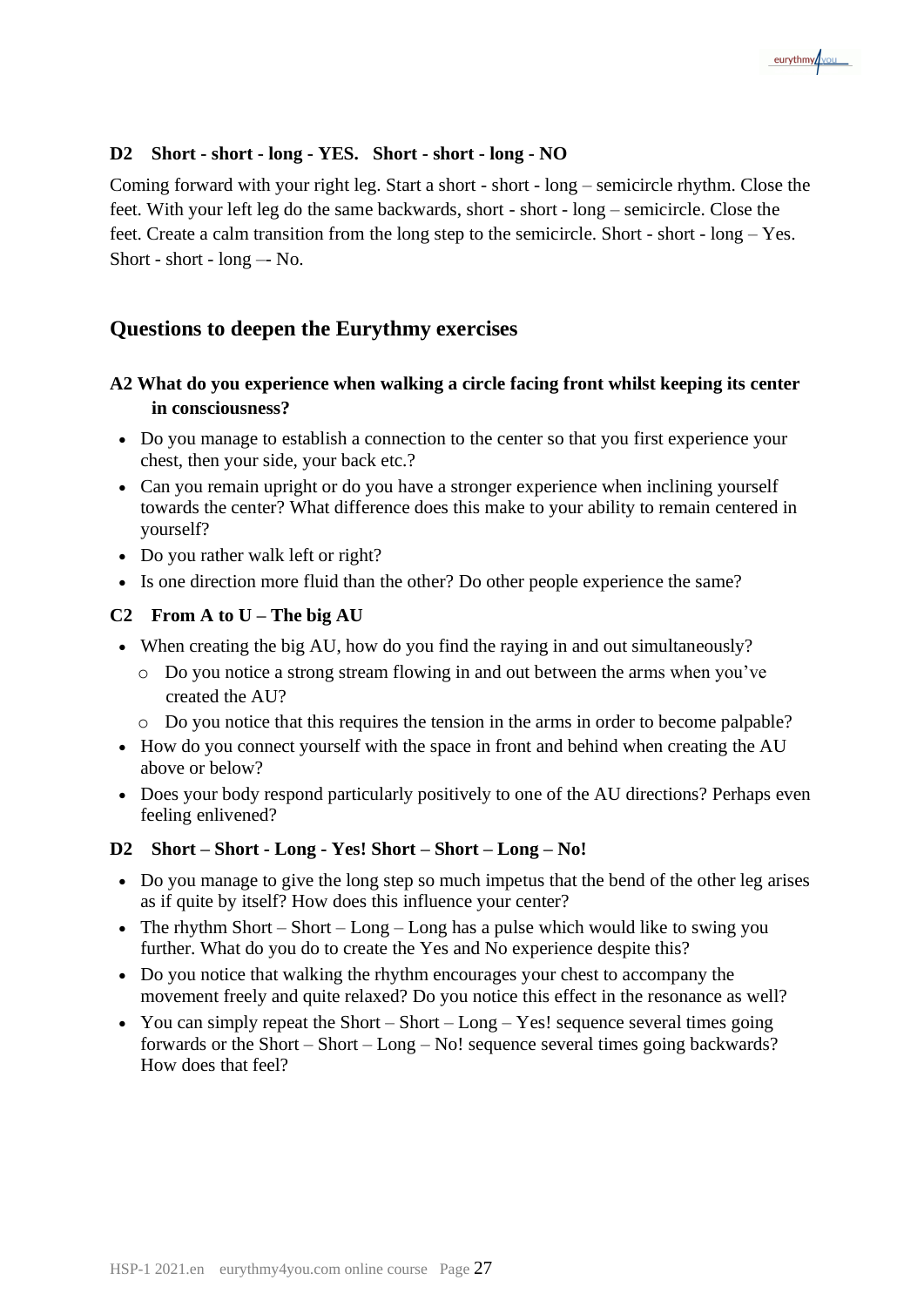# **Week 7: Overstimulation**

Make your perceptive gift a strength

# The world`s abundance

Your gift of perception enables you to be more alert. On the other hand, your openness can also lead to overstimulation with accompanying restlessness and exhaustion.

How do you manage to handle your great perceptual talent in such a way that you don't have to close yourself off, but can experience the world in all its sensual fullness?

Compared to what surrounds you, your experiences only take up a small part. Despite the multitude of things that beset you, that is actually still little. When you notice this, you can try to use your sense organs more consciously. Then you learn to perceive your environment in a deeper, not pressing, but liberating way. You start to feel at home in your surroundings. The key to this is astonishment. It is a mental activity that leads out of the passivity of the senses. It helps you to consciously use your ability to perceive from within, instead of being controlled by external impressions.



With astonishment, the depth of the world will open up to you more and more. And you will find the stimuli surrounding you, less and less oppressive.

**Open up to the world around and in yourself in all its fullness!**

# Exercise: Astonishment

#### **Where do I experience astonishment?**

Astonishment helps you to connect your soul completely with the appearances of the world. You can practice this particularly on the little details of everyday life in your immediate vicinity. This strengthens your inner confidence in dealing with external impressions. You will discover amazing things everywhere if you look around with keen interest.

#### **Take a few minutes a day to do the following.**

Find a specific object or something else that you like.

#### **1.Perceiving:**

What do you notice in particular? What is it that catches your eye?

First consider, which senses are especially addressed.

You can plan to pay attention to specific senses while practicing. For instance concentrate on: what do you see, hear, smell? How does it taste, etc. Are there any sensations of warmth or cold?

Experiment with the focused and the peripheral gaze. What do you discover? What connects you more to the brain, what more to the heart?

# **2. Feeling:**

How is your feeling addressed?

Are there any stimuli for your fantasy? What associations arise? Allow this, but be careful to maintain your connection with the observed and with your body at the same time. Set yourself a limit in the flood of images.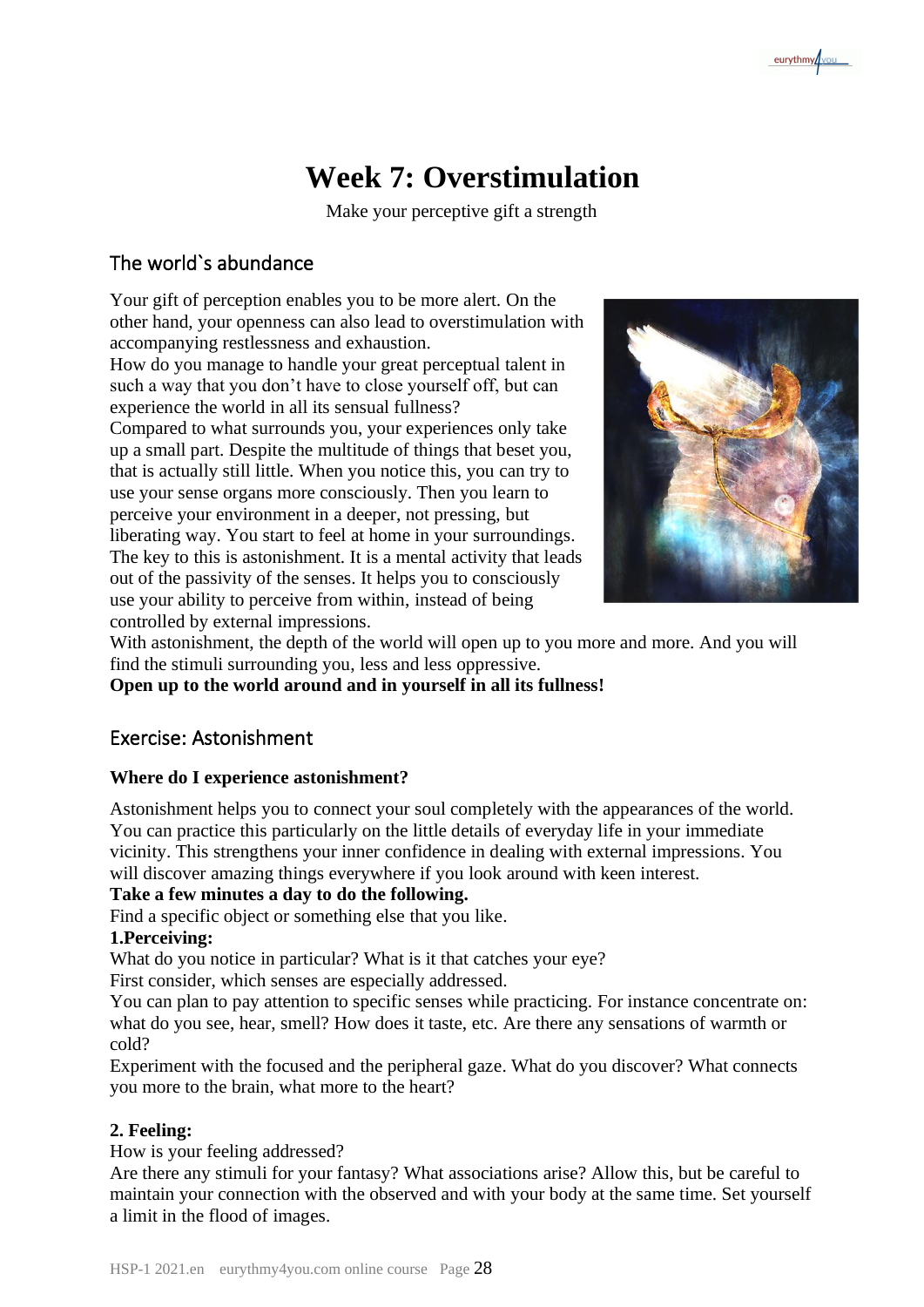Again and again turn to the being with which you have connected yourself for exercise. Ask it questions and listen for the answers. Don't expect great insights in the beginning. Be careful that your interest and your devotion is true.

eurythmy/vou

#### **3. Summarize**

In a further step, your will, your power of concentration, is asked for. Now it is required to form an essence. Summarize the whole process of your exercise in one word or sentence. **4. Listening**

Then look for your inner tranquillity. Do you discover the afterimage, the echo? Deepen your listening! Do not give up immediately, when disturbing thoughts or moods arise, let them go calmly.

Seemingly insignificant objects of everyday life, as well as smaller or greater beings in nature, will begin to tell you the most amazing stories. You will be astonished what can arise. This may cause joy and pleasure. Do you notice how you feel increasingly connected and at home in your surroundings?

For example, when looking at a plant repeatedly: You can always perceive something new and admirable. The plant will show you more and more of its essence and its inner beauty can reveal deep principles of nature to you. Even accurately drawing a single leaf can bring you into connection with secrets of creation.

Or if you immerse yourself in the abundance of colors in the sky after sunset, or in the constantly changing figures of the clouds. Let your soul vibrate and create vivid pictures and stories but don´t loose yourself in it. Be amazed about the wealth of your soul, discover yourself and grow from all of that.

### U: Resting in oneself. Transcending boundaries.

The eurythmy exercises on the U (U pronounced as in Ursula) are about resting in yourself and discovering powers that help you to overcome limits. You will become more independent from external circumstances and from other people and you will strengthen your presence and charisma.

#### **A2 Streaming in and streaming out**

At the level of the heart, stream towards the chest with the hands so that you have the feeling that a stream goes through your chest to behind your back. Turn the hands and calmly stream forwards again. Pay attention to the counter current. While streaming in, it softly streams out. While streaming forwards, it softly streams towards you.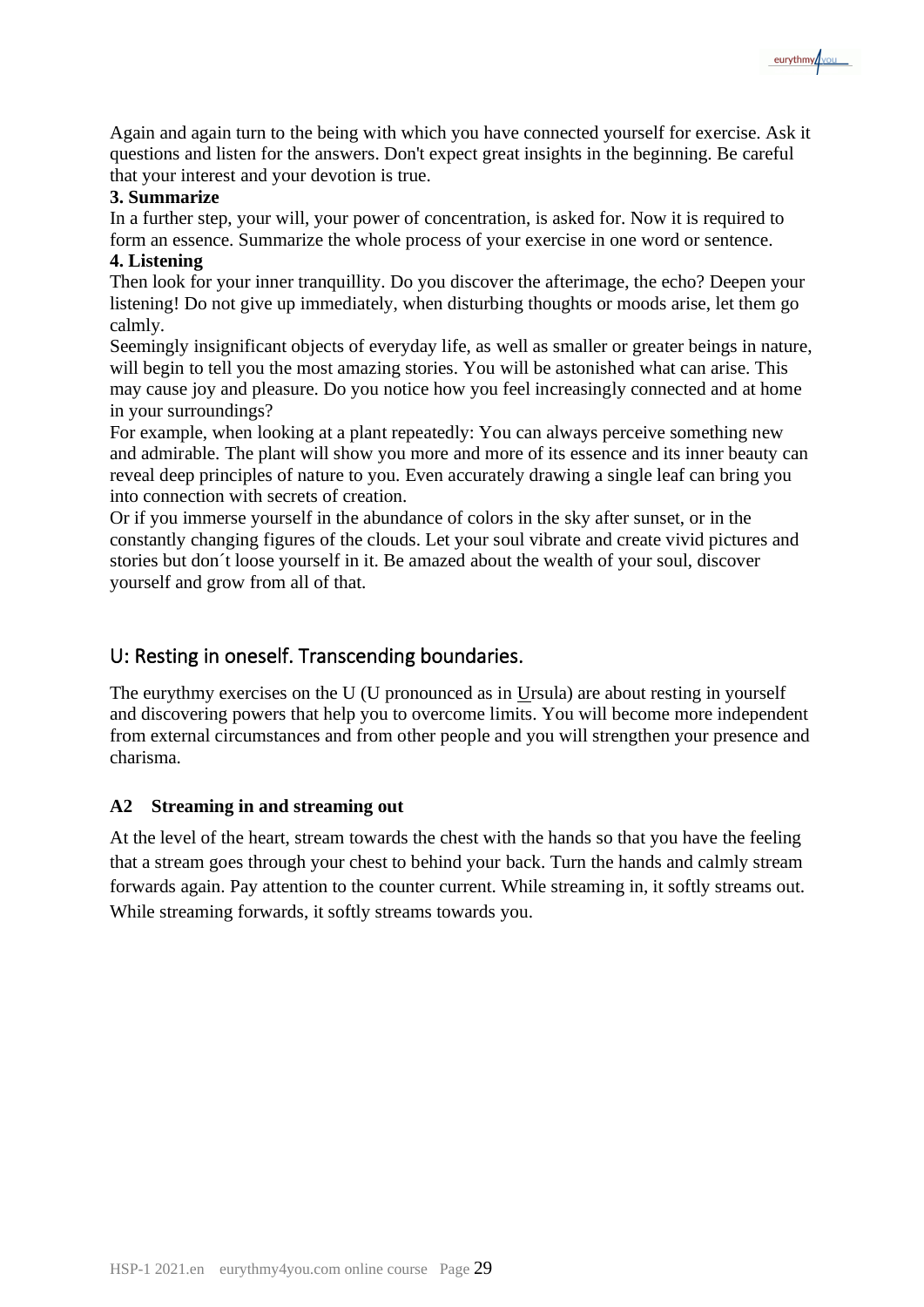

#### **B2 The I in U above**

Bring the arms up loosely. Pull your body together and feel into the arms so that they are carried along and also become straightened. Try to regulate the activity in your body so that the arms are carried practically weightlessly and can remain in this stretched position.

*Video: I in U*

#### **C2 U from the left and right in seven zones**

Slowly and mindfully create the U from left and right, streaming together above your head. Allow it to work for a while. Release the gesture slowly and mindfully, as if you would dilute and potentise a medicine. Allow the memory of the meeting of the two sides to resonate. Repeat this in six descending zones and perceive the varying effects on yourself in each zone.

*Video: The U from the left and right*

#### **D2 U on the toes**

Allow the energies of the left and right sides to stream together in the legs. Slowly rise onto the toes and descend even more slowly. Don't hesitate to use a chair or a wall as a support. Try to retain the feeling of streaming together in the legs even while they are fighting to retain their balance.

*Video: Hope U*

#### **E2 The upper system pulls backwards and carries you from without**

Place the legs at shoulder width and slowly stream down from your center into the region of the legs. Allow the body to be inclined slightly forwards by this. Let the arms stream up to a slight bow on the sides. Use your arms to listen to the space behind. Allow yourself to be pulled slightly backwards by this with an experience of both being carried and lightness--as if holding your own rainbow in your hands.

*Video: Hope U*

# **Questions to deepen the Eurythmy exercises**

#### **A2 Streaming in-Streaming out**

- Do you manage to open your shoulder blades in such a manner that you can perceive the stream towards the back?
	- o Do you do this solely with the shoulder blades or does the chest also play a role?
	- o Does the stream pass through the bones of the shoulder blades or do you perceive it around and behind them?
	- o Can you follow the stream towards the back and remain fully present within yourself?
- How do you use your hands?
	- o Do you quickly change direction to start the new direction?
	- o Do you allow the hands to turn slowly, as if in outer space, by letting go in front?
	- o Are the hands turning in front supported by a counter current?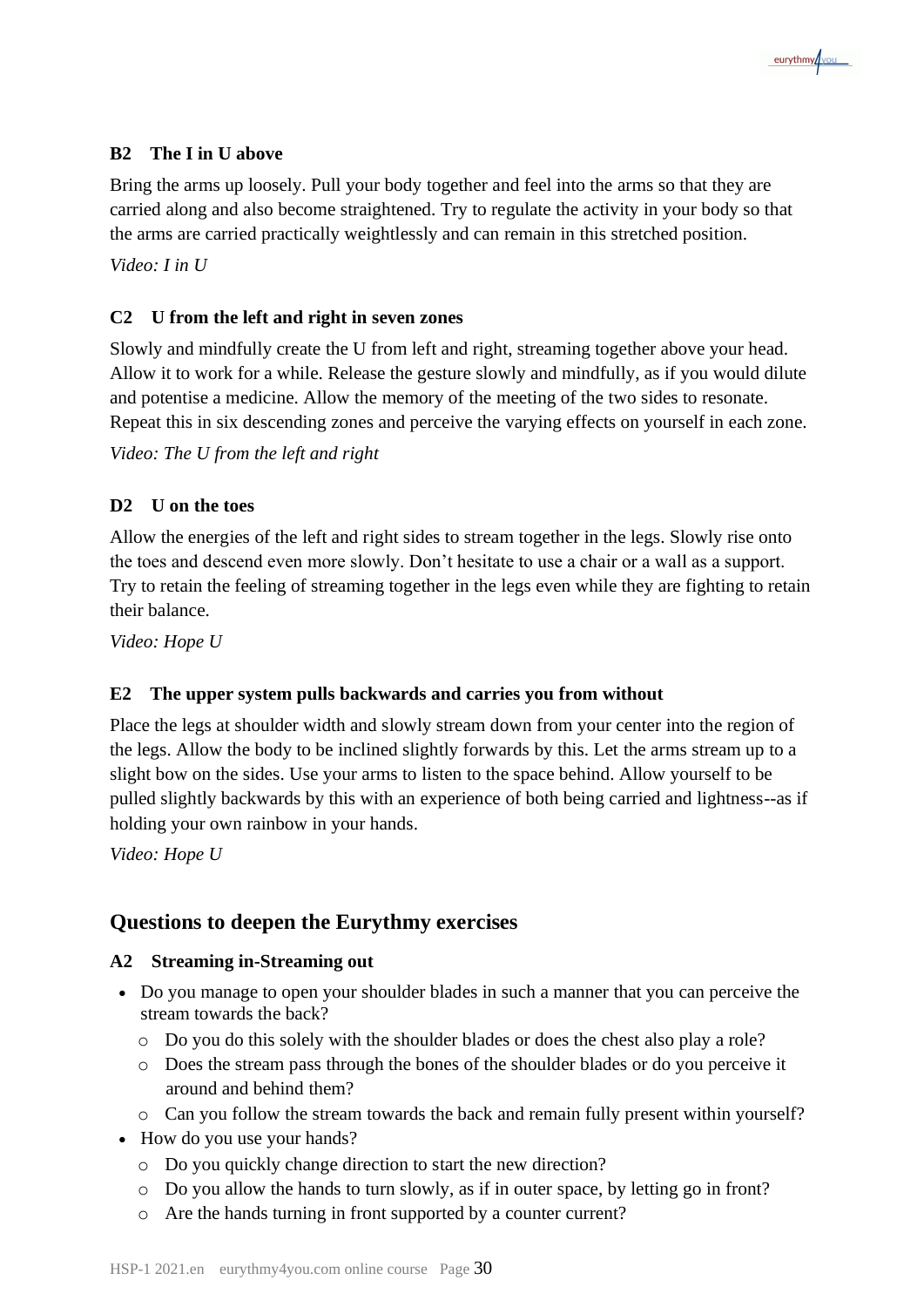

- o What happens when you allow yourself time for the change of direction?
- How do you experience the counter current in streaming forward and what effect does it have?
- What happens in listening to the resonance? Does a type of special awareness come about? How do you experience this?

#### **B2 I in U – above the head**

- When lifting the arms do you stay relaxed? Do you notice where tension comes from, and can you let go of it?
- Do you manage to bring the arms up into the vertical solely by contracting the torso? Why do they stop there and not even closer together?
- What do you have to do to allow the arms to become weightless above? What happens to your legs and feet as a result?
- How does it feel standing between heaven and earth? Can you remain like that for a while without tiring?
- In carefully relaxing the body and allowing the arms to sink down can you experience an immediate effect? Do you experience the resonance as a deepening?

#### **D2 U from the toes**

- What brings about the streaming together in your legs? Do you inwardly concentrate on your legs; do you strongly hold onto a thought or do you hold onto an image in your consciousness?
- Does an intensive connection to the ground allow you to experience your size and upright position even more clearly?
- Does streaming together from the left and right in the legs create a feeling of calm and security? How does this feeling change when you very slowly rise and descend on the toes?
- How do you cope with unstable situations? Do they distract you or can you remain focused on the streaming together in the legs?
- When supporting yourself against a wall does that help you to concentrate on the streaming together in the legs?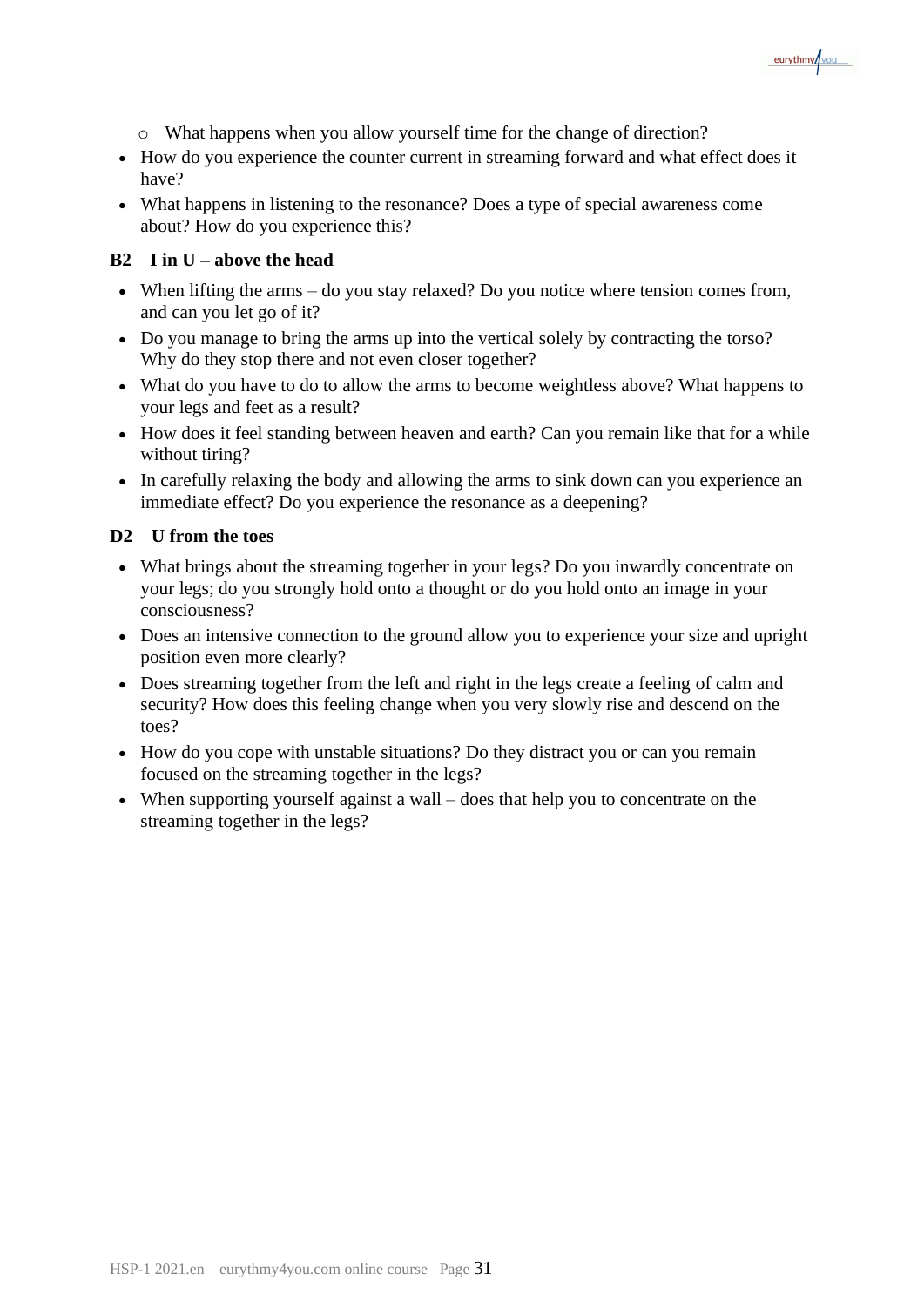# **Week 8: Stop being a victim**

How your high sensitivity becomes a gift despite resistance.

# Your path

With your intuitive ability to sense much that is hidden from others, your gut feeling, you bring a piece of the future into the present for yourself and others.

Be aware that what you are feeling does not have to tune-in with the experiences and interpretations of others, and that some perceptions can easily deceive you.

A meditative deepening of your perceptiveness can help your high sensitivity (perceptiveness) become a high sensitivity that can feel, classify, and recognise much.

High sensitivity is a sacrifice. You carry many things that others do not. But that does not mean that you should become a victim of others yourself. Especially because you are helping to prepare the future and develop skills as well as strategies for it, others may feel disturbed. They may try to limit or even attack you. Your particular sensitivity can be a blessing for you and others.

Don't hesitate to hold onto what you have inside and move on



eurythmy/vou

with it. Do not be deterred from making your skills available to others, even if this might lead to painful experiences.

Because skills can be used positively or negatively and can also be controlled from outside, it is important that you act in harmony with your heart. Be careful not to allow others to use, manipulate or take advantage of your abilities.

Which inner guidelines or mission statements do you maintain? What do you want to live on beyond yourself, even when you no longer exist? Consider how much you accomplish, even without knowing it.

**You have everything you need. Learn to work for the good with your special sensitivity.**

# Exercise: The golden thread

#### **What leads you in your life?**

Become aware of the inner leading images that accompany you.

What is the basis of your actions?

What do you want to create that lives on after you, even if you do no longer live on earth? Be aware that you cause many effects without even knowing it.

Ask yourself these questions over and over again. You may start by remembering what concerns and ideas were important to you 5 or 10 years ago. Are they the same as they are today? Notes can help, so that you can recall your ideas, thoughts, and goals at a later time. Particularly suitable for looking back or looking ahead are anniversaries or the seasons of the year.

Another possibility is to tell people you trust about your ideas or concerns and to ask them to participate, perceive, and support you in realizing them.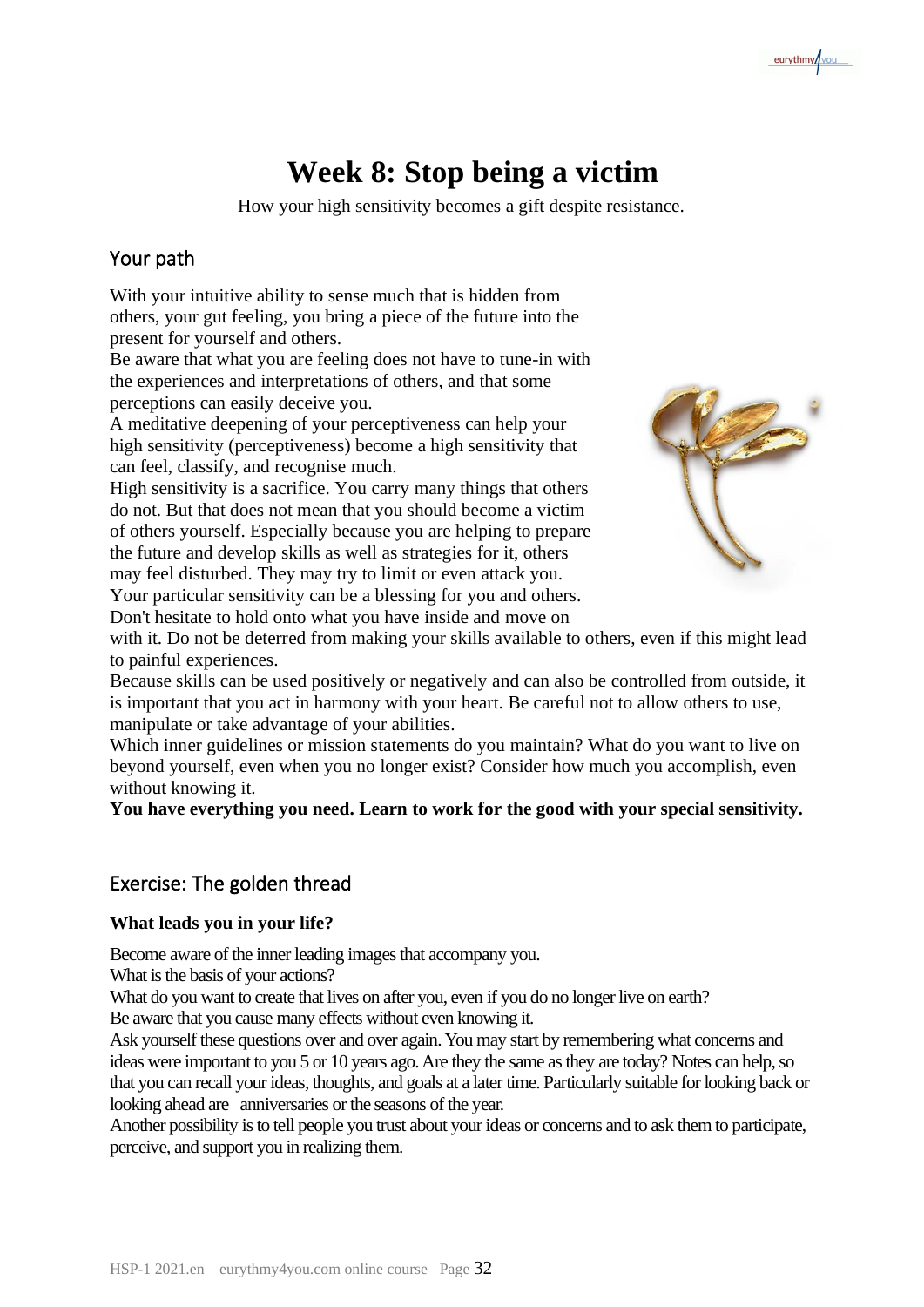# **Meditation: Finding yourself in light**

A meditative deepening of your perceptiveness, for example with the following verse, can help you to become more confident in your sensitivity. It is best done in the morning and in the evening.

> In the pure rays of light The brilliant deity of the world appears In pure love for all beings Shines the divinity of my soul I rest in the deity of the world I will find myself In the deity of the world.

R. Steiner, 1906, GA 268

eurythmy/vou

#### Eurythmy: I think speech



The exercise "I think the speech" is a eurythmy exercise that harmonises the soul and that may also work therapeutically. If, because of high sensitivity, the soul is so disrupted that it expresses itself bodily in all sorts of metabolic weakness, this exercise is an excellent harmonising eurythmy therapy exercise. This is especially so when these gestures are done consecutively one after the other.

For this reason, we recommend that you perform the exercise as shown in the video: You feel the character behind you, almost as if an angel were to do it for you. Then you step back into this space and sensibly penetrate it with your gesture. Then the next character, etc. The other variations shown in the video also have a soothing, harmonising effect.

# **Review**

#### **Every day**

**We encourage you to look back on your experience of practicing regularly at the end of the day.**

**Did you succeed** or not in including eurythmy in daily life? Did you practice rarely or often? **Have you done eurythmy** seldom or often? Was it troublesome or pleasing? Did it strengthen you?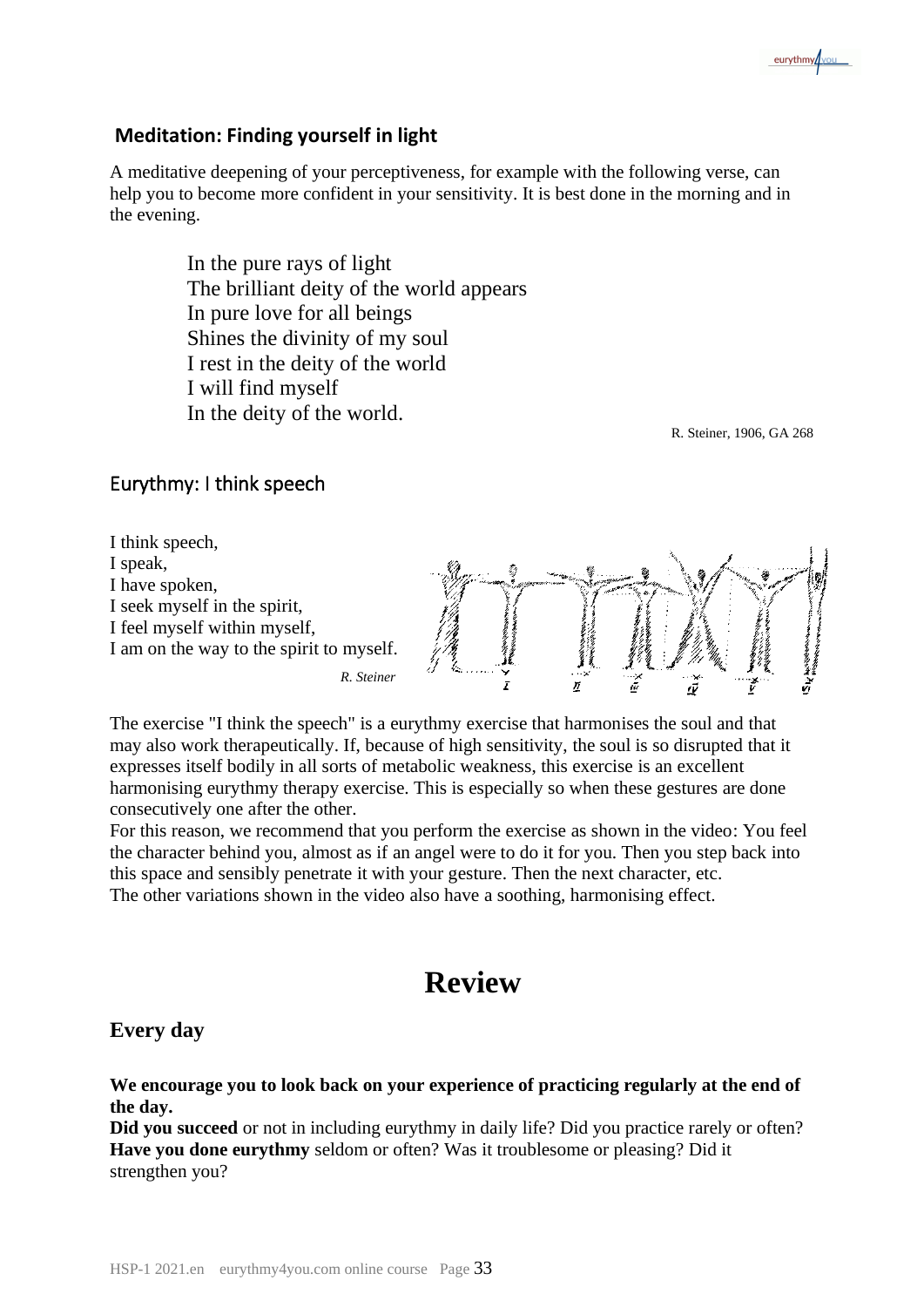

# **At the end of the week**

**At the end of each week, take a few minutes to think about the following questions: What links have I found** between the topic of the week, the daily exercise, and the eurythmy exercises?

**How have my feelings changed** during the course of the week?